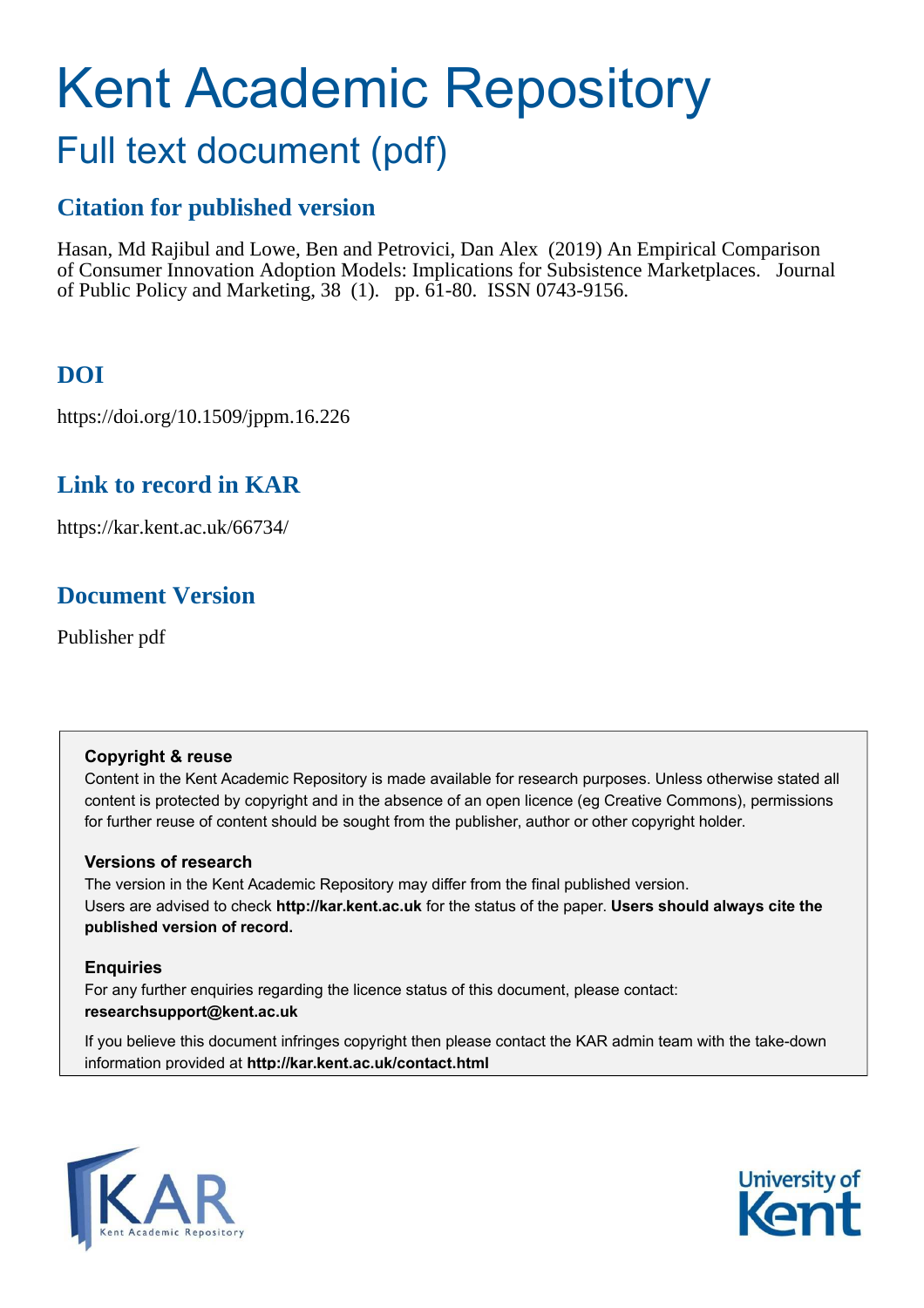

# An Empirical Comparison of Consumer Innovation Adoption Models: Implications for Subsistence Marketplaces

Journal of Public Policy & Marketing 2019, Vol. 38(1) 61-80 © American Marketing Association 2018 Article reuse guidelines: [sagepub.com/journals-permissions](https://sagepub.com/journals-permissions) [DOI: 10.1177/0743915618813348](https://doi.org/10.1177/0743915618813348) [journals.sagepub.com/home/ppo](http://journals.sagepub.com/home/ppo)



# Rajibul Hasan, Ben Lowe, and Dan Petrovici

#### Abstract

So-called pro-poor innovations may improve consumer well-being in subsistence marketplaces. However, little research has integrated subsistence marketplaces with the vast literature on innovation adoption. Using a questionnaire in which respondents were asked to evaluate a mobile banking innovation, this research fills this gap by providing empirical evidence of the applicability of existing innovation adoption models in subsistence marketplaces. The study was conducted in Bangladesh among a geographically dispersed sample. The data collected allowed for an empirical comparison of models in a subsistence context. The research reveals the most useful models in this context to be the value-based adoption model and the consumer acceptance of technology model. In light of these findings and further examination of the model comparison results, the research also shows that consumers in subsistence marketplaces are not motivated only by functionality and economic needs. If organizations cannot enhance the hedonic attributes of a pro-poor innovation and reduce the internal/external constraints related to adoption of that innovation, then consumers' adoption intention will be lower.

#### Keywords

bottom of the pyramid, consumer innovation adoption, pro-poor innovation, subsistence consumers

Over the past two decades, management and marketing scholars have taken an increased interest in the world's poorest consumers. These consumers, often termed the "bottom-ofthe-pyramid" (BOP; see, e.g., Cañeque and Hart 2015; Prahalad 2004; Prahalad and Hammond 2002; Simanis, Hart, and Duke 2008), reside within subsistence marketplaces with unique characteristics (Viswanathan and Rosa 2007; Viswanathan and Sridharan 2009). Interest in this topic has led to a better understanding of consumers within these subsistence marketplaces, as illustrated by several recent special issues (Nakata and Viswanathan 2012; Viswanathan and Rosa 2010; Viswanathan, Shultz, and Sridharan 2014). Yet, despite these advances, important questions remain.

Increasingly, researchers have called for innovation in products and services to help provide solutions to challenges that consumers face within these markets (Hart 2005; Kaplinsky et al. 2009; Morales-Gomez and Melesse 1998; Prasad and Ganvir 2005). Numerous examples have been discussed within the literature, including sanitary latrines (Ramani, Sadre Ghazi, and Duysters 2012), solar-powered LED lighting (Altman, Rego, and Ross 2009), mobile banking (Berger and Nakata 2013; Maurer 2012), and fuel-efficient stoves (Khandelwal et al. 2017; Miller and Mobarak 2014). Such innovations have come to be known as "pro-poor" innovations (e.g., Ramani, Sadre Ghazi, and Duysters 2012) because they have developmental impact and may help improve the livelihoods of the poor (Cecchini and Scott 2003; Kaushik and Singh 2004). As such, questions have arisen as to what factors affect the speed of consumer adoption (Khandelwal et al. 2017; Lowe, Dwivedi, and D'Alessandro 2018; Prahalad 2004; Zainudeen and Ratnadiwakara 2011). On the one hand, consumers have rapidly adopted innovations in mobile banking (e.g., services such as Bangladesh's bKash and Kenya's M-Pesa). However, other innovations, which offer the promise of time saving, greater efficiency, and better economy have experienced resistance (e.g., fuel-efficient stoves). Though some comprehensive and context specific explanations exist (e.g., Khandelwal et al.'s [2017] study on the low adoption of fuel-efficient stoves), what

Rajibul Hasan (corresponding author) is Assistant Professor in Marketing, Rennes School of Business, France (email: [rajibul.hasan@esc-rennes.com](mailto:rajibul.hasan@esc-rennes.com)). Ben Lowe is Professor of Marketing, Kent Business School, University of Kent (email: [b.lowe@kent.ac.uk\)](mailto:b.�lowe@kent.ac.uk). Dan Petrovici is Senior Lecturer in Marketing, Kent Business School, University of Kent (email: [d.a.petrovici@kent.ac.uk](mailto:d.a.petrovici@kent.ac.uk)).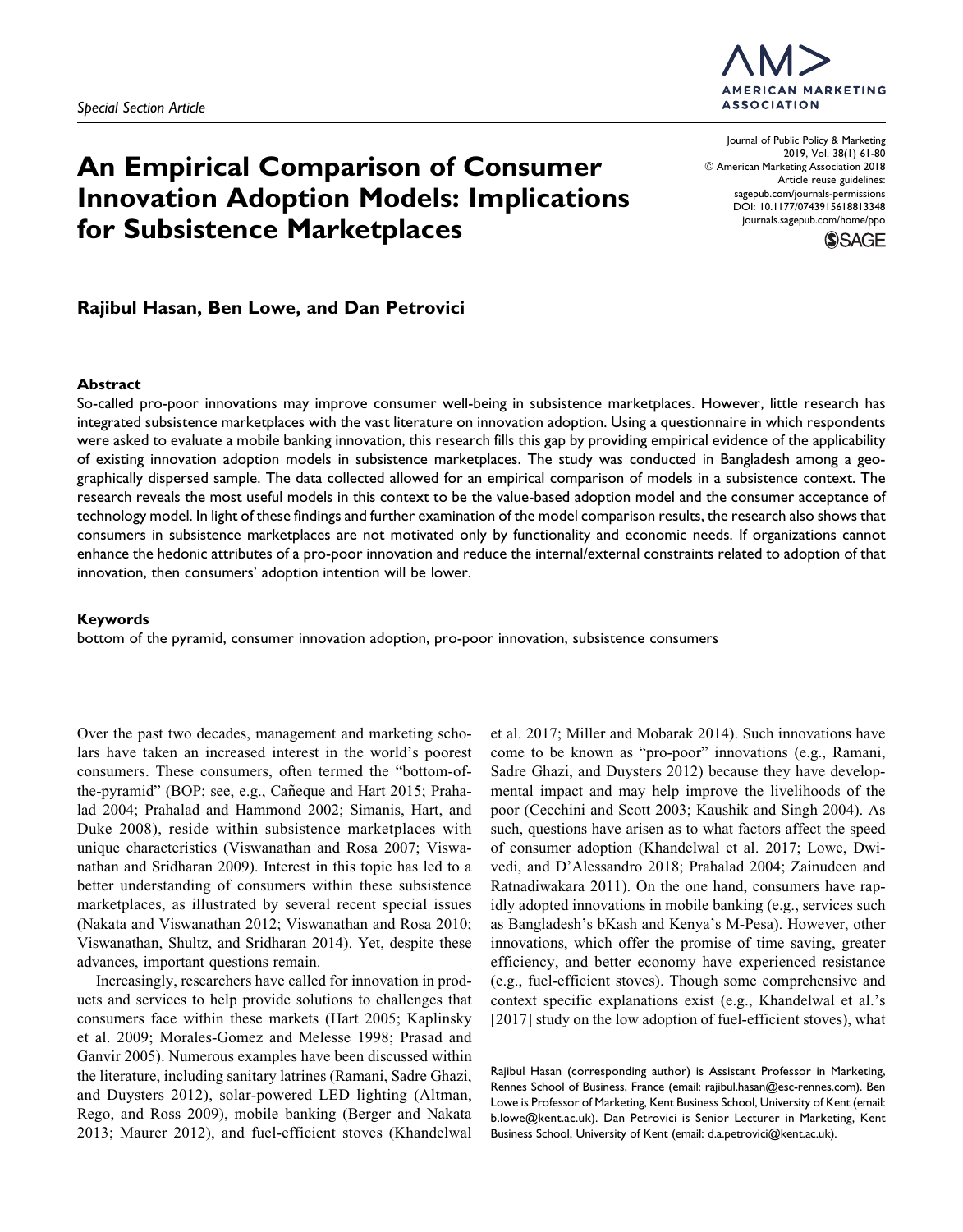explains these contrasting examples, and what do we know about innovation adoption in the BOP and subsistence marketplaces?

To begin to address this question more explicitly, this article aims to provide an understanding of the key determinants of pro-poor innovation adoption. The literature offers insight about innovation adoption in economically developed economies (e.g., Arts, Frambach, and Bijmolt 2011; Plouffe, Hulland, and Vandenbosch 2001) and can contribute to this question. However, research on innovation adoption within subsistence marketplaces and the developing world is sparse (notable exceptions include Khandelwal et al. [2017], Miller and Mobarak [2014], and Nakata and Weidner [2012]). Yet context is important (Sridharan and Viswanathan 2008; Sheth 2011; Viswanathan and Rosa 2007), and the degree to which existing theories are applicable is likely to be affected by this market's unique characteristics (Prahalad 2004; Sheth 2011; Viswanathan and Rosa 2007). Following a highly cited model comparison approach from the information systems literature (Venkatesh et al. 2003), this research uses survey-based methods to generate empirical data about consumer innovation adoption models for a mobile banking product (bKash) in Bangladesh. This allows for an assessment of the applicability of these models and their antecedents in a BOP and subsistence context. In doing so, we provide guidance on which levers managers and policy makers can use to enhance adoption of pro-poor innovations in the spirit of the "bottom-up" approach espoused by subsistence marketplace scholars (Sridharan and Viswanathan 2008; Venugopal, Viswanathan, and Jung 2015). In this article, we take Rogers's (1983, p.11) perspective that an innovation is new if it is *perceived* to be new by consumers in subsistence marketplaces (Lowe and Alpert 2015; Ramani, Sadre Ghazi, and Duysters 2012).

First, we review the subsistence marketplaces and BOP literature to assess the factors that are likely to be salient for consumers within this context. We then briefly review and critique extant literature in the area of consumer innovation adoption, which is typically conducted in economically wealthy countries. This helps assess the state of knowledge in the area and how applicable this knowledge is to the subsistence context (e.g., the diffusion of innovations model, the technology acceptance model, the consumer acceptance of technology model). We then justify the model comparison approach in this research and select the models to be tested using a systematic process, extending the methodology provided by Venkatesh et al. (2003). We explain the implementation of the method and follow this with data analysis using partial least squares (PLS). The article concludes with findings emphasizing implications for theory and practice within subsistence marketplaces and the BOP.

# Consumer Buying Behavior in Subsistence **Marketplaces**

It has been widely acknowledged that the BOP and subsistence marketplaces require further study because the market

environment is characteristically different from existing and more typical research contexts. For example, Prahalad (2004) notes characteristics such as infrastructural challenges (e.g., poor road networks, unreliable electricity, lack of connectivity), economic constraints (e.g., low income, high inflation), a low literacy rate, and more rigid social structures. Similarly, Sheth (2011) points to characteristics such as market heterogeneity, influential sociopolitical institutions, unbranded competition, resource shortages, and inadequate infrastructure. While acknowledging that these consumers are economically resource-poor and face unpredictable environments and literacy constraints, other research in the subsistence context takes a "bottom-up" view and points to the strong social capital and face-to-face interactions characterized by these markets. Viswanathan et al. (2012) develop a model based around the unique one-to-one interactional nature of such marketplaces to better understand consumption within this unique context. Work has drawn some parallels to low-literate consumers in other contexts, in which coping occurs through social interactions and delegating shopping responsibilities (e.g., Viswanathan, Rosa, and Harris 2005). The important roles of social networks and opinion leadership are reiterated in recent research (Miller and Mobarak 2014; Murendo et al. 2017). These characteristics are likely to have a strong influence on consumer motivation toward consumption, information processing strategies, learning, and subsequent behaviors.

For example, research on low-income women in India with low to moderate literacy has examined cognitive processing styles in subsistence contexts and finds evidence to suggest that women with a lower literacy level are more likely to believe in the notion of negotiable fate. Negotiable fate is a belief that acknowledges that although one's ultimate fate cannot be changed, people do have some degree of ability to negotiate better circumstances for themselves (Chaturvedi, Chiu, and Viswanathan 2009). This might imply that those with lower levels of literacy have a greater belief in personal agency, which may affect product choices.

The subsistence marketplace literature also points to various sociocognitive characteristics of low-literate consumers such as concrete thinking. Concrete thinking means that consumers are more likely to process single pieces of information (e.g., price) when evaluating products rather than higher-level abstractions across multiple product attributes. Likewise, this literature highlights the distinct characteristic of pictographic thinking, whereby consumers interpret information pictographically rather than textually, often because of low literacy (Viswanathan, Rosa, and Harris 2005). There is evidence to show that product and service comprehensibility can be enhanced through the use of pictures and other visual stimuli within these markets and that pictographic product and communication elements are an important element of product learning (Hasan, Lowe, and Rahman 2017).

Other factors perceived to be important influencers on the purchase process include psychological needs (e.g., hunger, hygiene, acceptable performance), uncertainty of product availability, environmental hazards, and convenience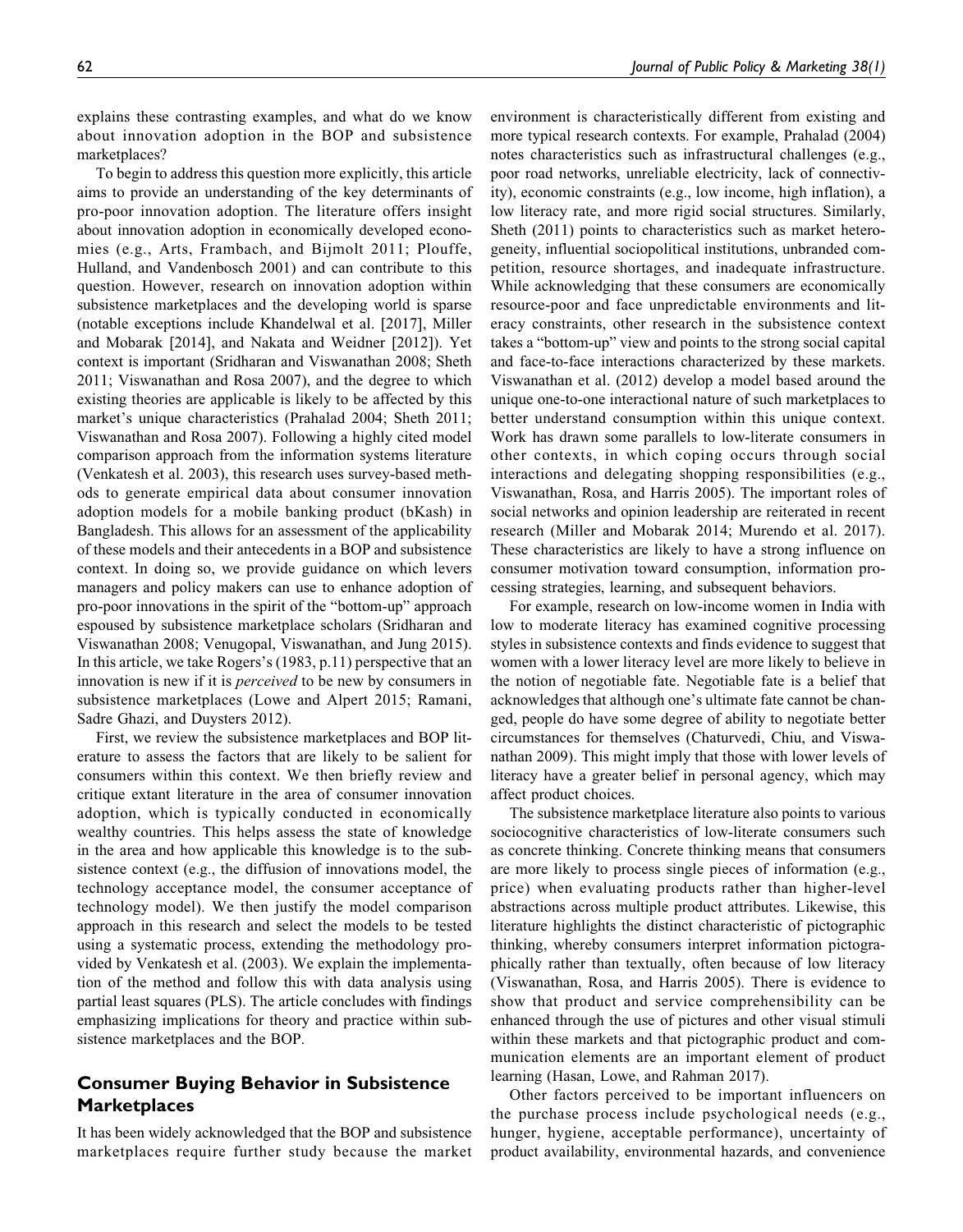(Chikweche and Fletcher 2010). These factors arise because of the unique conditions faced by consumers in these marketplaces. Authors have also discussed how consumers interact with innovations such as fridge-free margarine, multipurpose soap, and flavored soya food products. One key finding was that such consumers were receptive to these new products because of deteriorating economic conditions and declining incomes. Thus, necessity seems to force consumers to search for more useful and better-value alternatives in the marketplace.

Research in the subsistence and BOP contexts focusing on consumer innovation adoption decisions is sparse despite statements in the literature about the importance of innovation in this context. Typically, researchers might study innovation adoption by picking an existing model from the literature and applying it within this context. For example, Pick, Gollakota, and Singh (2014) use frameworks by Rogers (2003) and Davis (1989) to understand the influences on telecenter adoption in India. Although this approach is appealing because of the widespread use of such models, there is limited conceptualization to take account of these consumers' unique situations. It is thus assumed that these models are relatively comprehensive in explaining product/service adoption, and that may not be the case.

As work in the subsistence marketplaces domain suggests, factors such as self-control, personal agency, social capital/ influence, and visual comprehensibility become highly salient in consumer purchase decisions and ought to be explored further within consumer innovation adoption models in this context. Nakata and Weidner (2012) offer one of the only holistic consumer innovation adoption models conceptualized around the BOP and subsistence marketplaces. This has been termed the "contextualized bottom-of-the-pyramid model." However, although this model takes account of some of these factors, it has not been empirically tested. In the next subsection, we cover how the relevant innovation adoption literature has evolved, discuss its applicability to the BOP and subsistence marketplaces context, and review key models explaining consumer innovation adoption.

## Consumer Innovation Adoption

Innovation adoption research has considered how and why consumers adopt an innovation. Within this broad area of research, one stream of research has concentrated on consumers' (vs. organizations') adoption of product innovations (e.g., Arts, Frambach, and Bijmolt 2011; Rogers 2003). Research that focuses on consumers rather than organizations has had less attention in the literature. However, widespread accessibility of information and communication technology has led to an increase in interest about consumer innovation adoption of these technologies (e.g., Berger and Nakata 2013; Brown, Venkatesh, and Bala 2006; Mendoza and Thelen 2008). Models in this area tend to be based on sociological theories of diffusion, such as Rogers's (2003) diffusion of innovations model, as well as on social psychology theories about

consumer choice behavior, such as the technology acceptance model (Davis 1989) or the theory of planned behavior (Ajzen 1991). While insightful and intuitive, research evidence about the applicability of these theories within different contexts is mixed, and key drivers of adoption tend to be context specific. There is sparse literature on applying these models to the adoption of pro-poor innovations within subsistence marketplaces.

Rogers' (2003) seminal work on the diffusion of innovations is arguably the most widely recognized academic work on innovation adoption, and it has been implemented across consumer and organizational domains. Rogers (2003) acknowledges the key characteristics of innovations that affect innovation adoption decisions of consumers. The diffusion of innovations proposes that innovation adoption is a function of key *perceived* product innovation characteristics, including a product's perceived relative advantage, complexity, compatibility, trialability, and observability. Constructs within the diffusion of innovations framework have widespread appeal across a range of contexts. Yet, despite widespread use of the framework, results among studies have been inconsistent. A meta-analytic review by Arts, Frambach, and Bijmolt (2011) suggests that relative advantage, compatibility, and observability have a stronger effect on intention than complexity and trialability.

Research has also used social psychology theories such as the theory of reasoned action and the theory of planned behavior, which explain volitional choice more generally, to understand innovation adoption. The theory of reasoned action suggests that consumers' behaviors are determined by their intentions, which are in turn determined by their attitudes toward the action and subjective norms. Extending the theory of reasoned action, the theory of planned behavior was developed to acknowledge the importance of an individual's selfefficacy over a behavior through the inclusion of perceived behavioral control (Ajzen 1991). Several studies related to the theory of reasoned action and theory of planned behavior have been conducted to explain innovation adoption behavior, but results have been somewhat inconsistent (e.g., Armitage and Conner 2001).

The technology acceptance model is another model cited frequently in different contexts (see, e.g., the meta-analysis by King and He [2006]) and uses the theory of reasoned action as a guiding framework. One main contribution of the technology acceptance model is that it parsimoniously recognizes the key antecedents to attitudes and intentions toward using technology. Specifically, the technology acceptance model predicts that an individual's adoption of an innovation is a function of its perceived ease of use and perceived usefulness. These constructs are similar to but distinct from Rogers's notions of relative advantage and complexity. In their meta-analysis, King and He (2006) find the relationship between perceived usefulness and behavioral intention to be reliable but find the relationship between perceived ease of use and behavioral intention to be more variable, with less consistent results. However, as with the diffusion of innovations, the theory of reasoned action, and the theory of planned behavior, there is little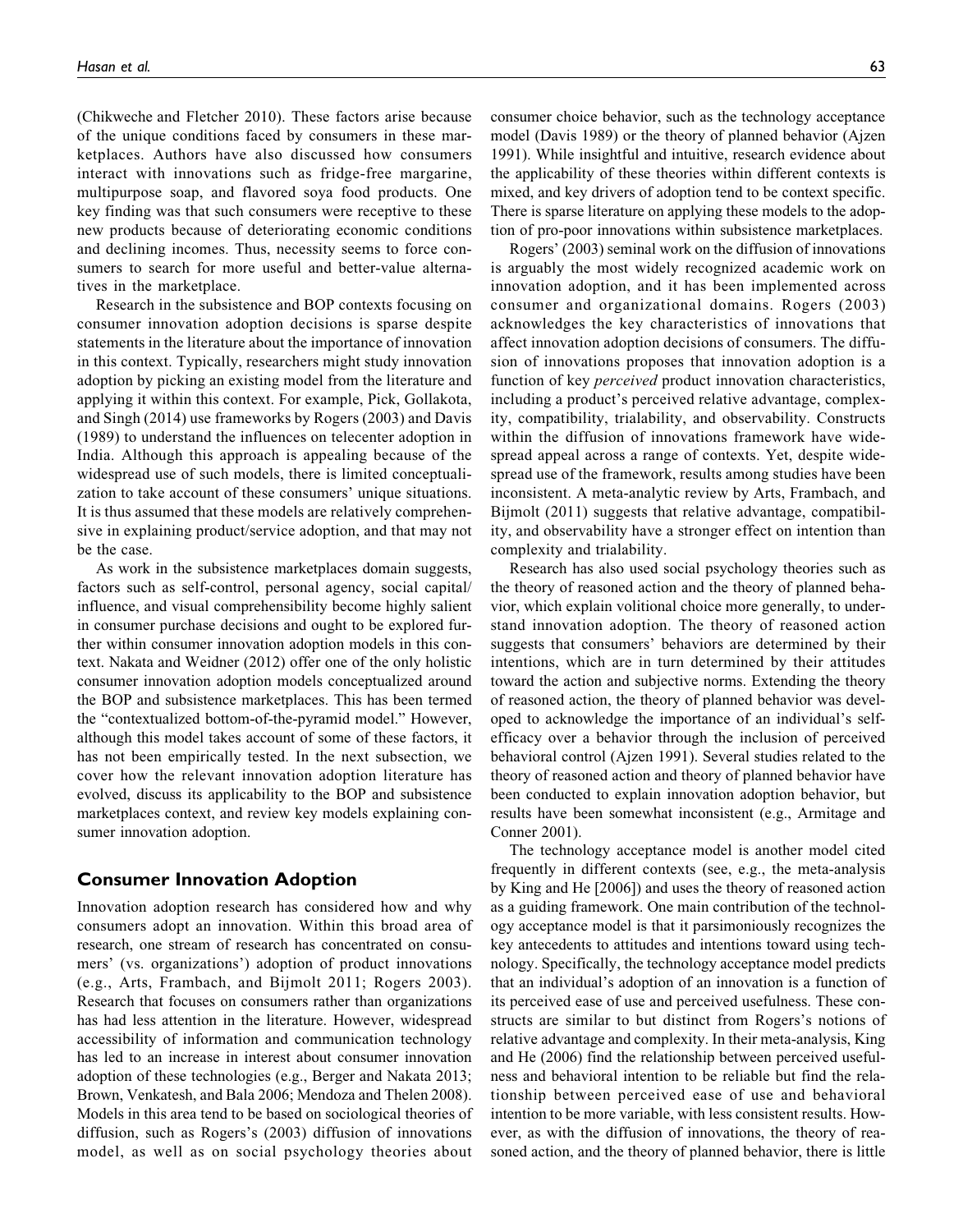consistency between the influence of the predictors on intention and behavior.

Although models such as the technology acceptance model have been shown to be useful in explaining adoption, a growing body of researchers have begun to extend the model with several new dimensions to account for its limitations. For instance, Lin, Shih, and Sher (2007) propose the technology readiness model, wherein technology readiness is integrated into the technology acceptance model. Technology readiness refers to a consumer's tendency to accept and use new technologies for achieving goals at home or in work life (Parasuraman 2000), given that consumers are typically freer to choose among many available alternatives. The technology readiness model has been largely supported in the literature (e.g., Lin and Hiseh 2006; Walczuch, Lemmink, and Streukens 2007).

Other competing models, such as the consumer acceptance of technology model (Kulviwat et al. 2007), have also been developed to account for consumers' affective reactions to new products. One might expect these affective reactions to be less important in the BOP context, which typically emphasizes the importance of affordability, social capital, and other marketplace-centric constructs. However, some research has suggested that affective reactions such as excitement may play a role in explaining reactions to microfinance services (Jebarajakirthy and Lobo 2015). The consumer acceptance of technology model integrates constructs such as pleasure, arousal, and dominance with the technology acceptance model in light of the latter's focus on utilitarian and rational evaluation of innovations. Using the consumer acceptance of technology model, Kulviwat et al. (2007) find that relative advantage, perceived usefulness, pleasure, and arousal are significantly related to adoption behavior, and the addition of these constructs significantly enhances the explanatory power of the model. Although Kulviwat et al. did not find that dominance is significantly associated to adoption behavior, other researchers have found that it is (Nasco et al. 2008).

Another recent consumer-based innovation adoption model is the value-based adoption model proposed by Kim, Chan, and Gupta (2007). This model explains consumer adoption from the value-maximization perspective, showing that all belief antecedents (e.g., usefulness, enjoyment, technicality, perceived fee) are mediated through perceived value. Setterstrom, Pearson, and Orwig (2013) studied the adoption of mobile-enabled wireless technology using the value-based adoption model and found that usefulness, enjoyment, and perceived fee significantly influence perceived value and that perceived value significantly influences adoption behavior. Although Kim, Chan and Gupta found that technicality has a significant impact on perceived value, Setterstrom, Pearson and Orwig and Wang, Yeh, and Liao (2013) found that technicality has no significant impact on perceived value. As with other commonly used innovation adoption models, previous studies have led to inconsistent conclusions about the antecedents of the value-based adoption model.

The only dedicated model of consumer innovation adoption within the BOP and subsistence marketplaces is the contextualized BOP model developed by Nakata and Weidner (2012). The contextualized BOP model is derived from Rogers's diffusion of innovations as well as theories about poverty adapted from the work of Amartya Sen (1999). In their model, Nakata and Weidner propose a range of contextual factors that influence a BOP consumer's intention to adopt an innovation, including poverty, affordability, adaptability, visual comprehensibility, relative advantage, compatibility, collective need, social capital, assimilationist culture, interpersonal promotions, atomized distribution, and flexible payment forms. Although the contextualized BOP model is insightful and highly relevant to the BOP and subsistence context, it has not been empirically tested. Therefore, it is unclear whether it will improve on existing models that have been extensively developed and tested in other contexts.

The literature review indicates that a range of consumer innovation adoption models have been used to understand how consumers evaluate innovations. However, though useful in providing insight about the *range* of factors that are likely to affect innovation adoption more generally, the majority of these models (i.e., diffusion of innovations, technology acceptance model, theory of planned behavior, consumer acceptance of technology model, and value-based adoption model) have provided largely inconsistent results across different contexts and have not been extensively tested on consumers in the BOP context. The model developed for the BOP context (i.e., the contextualized BOP model) has not been empirically tested. This raises the fundamental question of how well these models will work in the subsistence context and which antecedents will be the most useful predictors of pro-poor innovation adoption. Furthermore, though there is some degree of overlap between models and their predictors, the numerous models that have been proposed include several unique constructs that may be relevant in the subsistence context. The literature on consumer buying behavior within subsistence marketplaces and the BOP reveals a heightened sense of importance for factors such as collective needs, comprehensibility (affected through a range of senses and enhanced through concrete, localized, and pictographic information), social or relational elements, and cultural compatibility. Likewise, more typical constructs, such as perceived utility, affordability and perceived ease of use, are likely to be important as well. When studying consumer innovation adoption in this context, picking one model can mean paying little attention to the contributions of other models. One way to address this issue is to leverage the collective wisdom of all relevant models by empirically comparing them in the BOP context.

# Prior Empirical Model Comparison Studies

Model comparison studies are a common way for researchers to tackle research problems in mature research streams in which a range of relatively well-established and plausible models exist. For example, Venkatesh et al. (2003) empirically compare eight innovation adoption models in an organizational context. Taylor and Todd (1995) also use a model comparison approach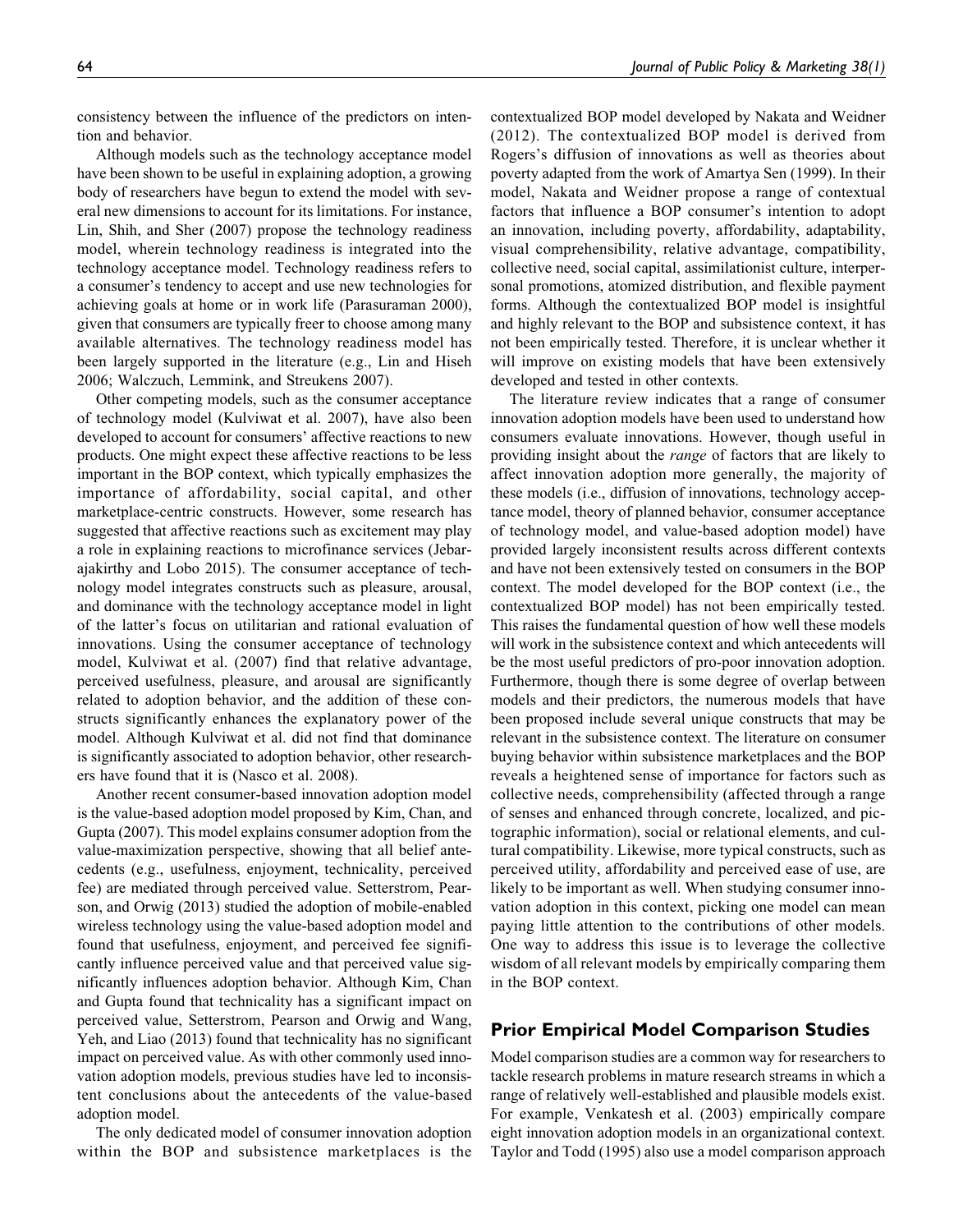to empirically compare the technology acceptance model and two variations of the theory of planned behavior for predicting use of information technology. Mathieson (1991) empirically compares two models (the technology acceptance model and the theory of planned behavior) to predict an individual's intention to use a spreadsheet package in a Western university setting. Chau and Hu (2001) also empirically compare the technology acceptance model and the theory of planned behavior in a healthcare professional setting. Similarly, Davis, Bagozzi, and Warshaw (1989) empirically compare the ability of the theory of reasoned action and technology acceptance model to predict and explain user acceptance and rejection of computer-based technology. Such model comparison approaches are useful for assessing both the state of the literature on innovation adoption and the antecedents of innovation adoption in new contexts. Next, we outline the method used in the current study and explain our systematic approach for selecting models for analysis and testing.

# Method

This study followed the procedure used by Venkatesh et al. (2003) to compare innovation models in the subsistence marketplace. Because we intended to use existing models of innovation adoption, one issue was identifying the models for comparison. For practical purposes (e.g., questionnaire length, respondent fatigue), we included only key models that were relevant to the context under investigation. Several articles in the literature have used a "horse race" approach to compare alternative models. Within these articles, the authors tend to choose models for comparison on the basis of personal judgment. Given the plethora of innovation adoption models that exist in the literature, it was important to systematically whittle down the list of possible models to test rather than rely on judgment and personal preference. To do so, we used the following four criteria for model selection:

- $\bullet$  *Relevance to the consumer context*. The majority of research into innovation adoption is based in an organizational context. Therefore, models that had previously been used to predict *consumer* innovation adoption were given higher priority than models that had been used to predict organizational innovation adoption.
- $\bullet$  *Number of citations.* Models with higher total citation counts were given higher priority than those with lower citation counts, reflecting impact and importance in the scientific community. However, this meant that newer models were penalized; therefore, we also accounted for number of citations within the first three years of publication.
- $\bullet$  *Relevance to subsistence marketplaces and the BOP.* The majority of research into innovation adoption has been undertaken within economically developed economies. Therefore, models that have previously been used in developing contexts were given higher priority, and

Table 1. Criteria Used in Model Selection.

| Model       | Number of<br>Google Scholar<br>Citations (as of<br>March 2, 2015) | Relevance<br>to the<br>Consumer<br>Context | Relevance<br>to the<br>Subsistence<br>Market | Similarity<br>Among<br>Constructs |
|-------------|-------------------------------------------------------------------|--------------------------------------------|----------------------------------------------|-----------------------------------|
| <b>TRA</b>  | 30,227                                                            | High                                       | Moderate                                     | Low                               |
| <b>TPB</b>  | 30,507                                                            | High                                       | High                                         | Moderate                          |
| <b>TAM</b>  | 22,597                                                            | High                                       | High                                         | Moderate                          |
| DOI         | 62,330                                                            | High                                       | High                                         | Low                               |
| <b>VAM</b>  | 630                                                               | High                                       | High                                         | Moderate                          |
| <b>CAT</b>  | 143                                                               | High                                       | High                                         | Moderate                          |
| <b>CBOP</b> | 32                                                                | High                                       | Very High                                    | Moderate                          |

Notes:  $TRA =$  theory of reasoned action,  $TPB =$  theory of planned behavior,  $TAM =$  technology acceptance model,  $DOI =$  diffusion of innovations,  $VAM =$ value-based adoption model,  $CAT =$  consumer acceptance of technology  $model$ ,  $CBOP = contextualized BOP model$ .

> we selected models specifically developed for the BOP and subsistence marketplaces.

- *Minimal similarity among constructs.* Given that many innovation adoption models are variants and extensions of existing models, it was important to choose models that were characteristically different from each other. Therefore, models with a low level of similarity to other models were given higher priority.

Not all four criteria needed to be satisfied for a model to be selected, but we used these criteria as a guide to identify potential models. Table 1 summarizes the fit of each model with the criteria. For example, the contextualized BOP model (Nakata and Weidner 2012) does not have a high total citation count (perhaps because it was published more recently) and has never been empirically tested, but it is highly relevant to the subsistence/BOP context. Using the criteria, we selected seven models: the theory of reasoned action (Fishbein and Ajzen 1975), the theory of planned behavior (Ajzen 1991), the technology acceptance model (Davis 1989), the diffusion of innovations (Rogers 1983, 2003), the consumer acceptance of technology model (Kulviwat et al. 2007), the value-based adoption model (Kim, Chan, and Gupta 2007), and the contextualized BOP model (Nakata and Weidner 2012).

## *Research Context*

We chose Bangladesh as the research context for this study because it has large segments of subsistence consumers. For instance, 31.5% of the population of Bangladesh was under the national poverty line in 2010 (World Bank 2013). Another reason for choosing Bangladesh was that it has primarily concentrated on infrastructure innovations and innovations useful for social development. Therefore, innovations such as sanitary latrines, mobile banking, and community information centers are beginning to diffuse in this largely subsistence market. Bangladesh has also been considered as a research context in other BOP or subsistence market–related studies (e.g., Kolk, Rivera-Santos, and Rufín 2014; Rahman, Hasan, and Floyd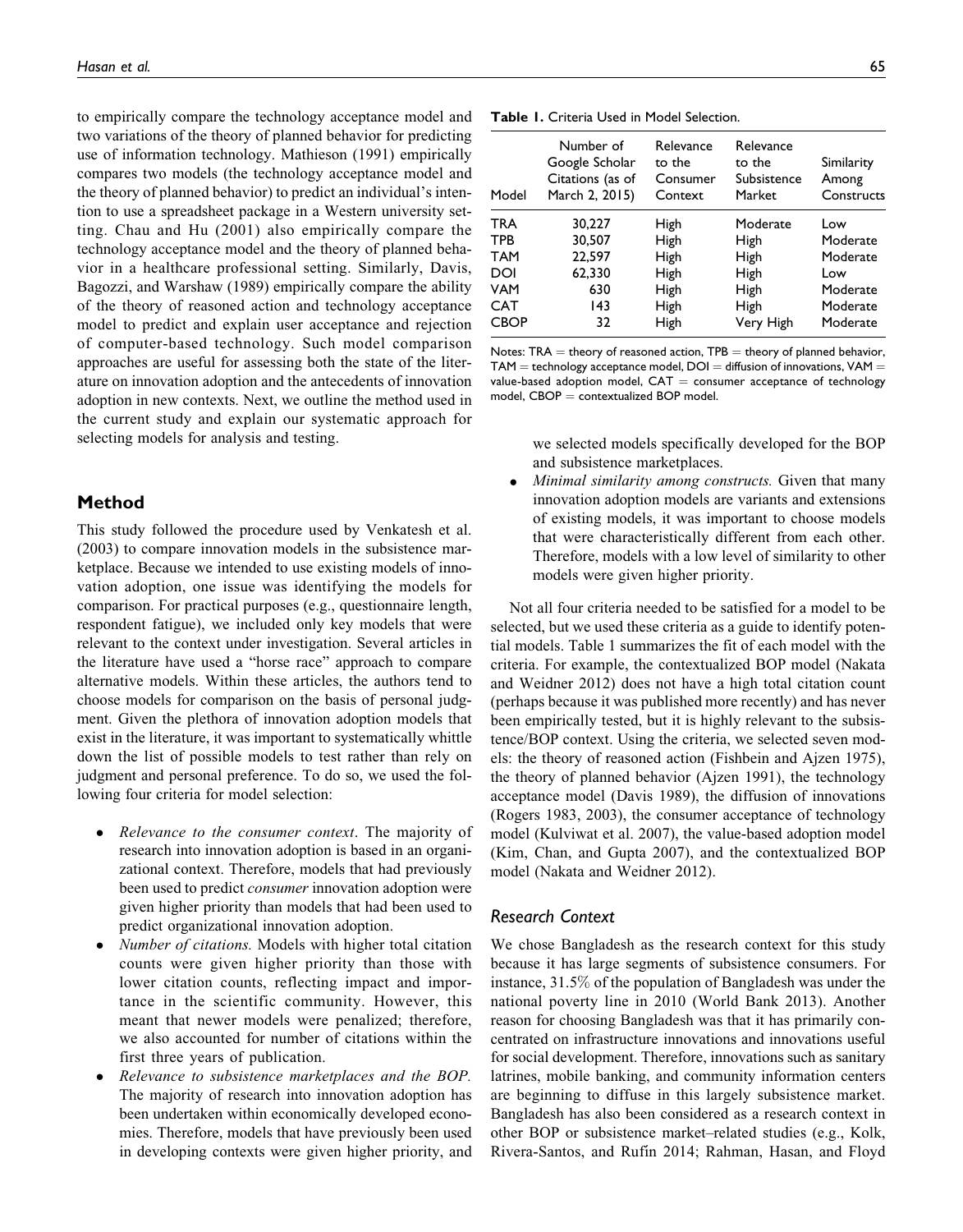2013). In addition, one of the authors is familiar with Bangladesh as well as fluent in Bangla (the national language of Bangladesh), and this facilitated the research process.

### *Selected Product*

In this research, pro-poor innovations were the product category. A range of pro-poor innovations within Bangladesh were considered and evaluated for inclusion in this research. Potential new products for inclusion in the research had to satisfy the criteria outlined by Ramani, Sadre Ghazi, and Duysters (2012). At the time of the research, they needed to be relatively new to consumers but common enough that consumers had heard about them and even potentially used them. Thus, product selection was a delicate balancing act. The products and services considered included portable clinics, mobile phones, mobile banking, and community internet service centers, among others. Of these pro-poor innovations, we selected bKash mobile banking. bKash provides 24-hour mobile banking services to consumers within Bangladesh and is often used by subsistence consumers as a way to transfer money easily and quickly on conventional mobile phones. Specifically, it was an example of a successful innovation that was growing quickly at the time of the data collection and had reached a large segment of the population. It was relatively widespread because a large proportion of subsistence consumers live in rural areas, and mobile phone penetration is high (because of poor fixed-line telecommunications infrastructure and several alternative low-cost mobile providers). This allowed a wide geographic segment to be targeted and represented within the research (e.g., rural and urban consumers). Subsistence consumers in Bangladesh and other countries have had difficulty accessing conventional banking services efficiently (e.g., less than 15% of Bangladeshi consumers are connected to the formal banking system; bKash 2016) because of costs, transport constraints, social mores, and a range of other factors. Such services have diffused rapidly and are now more pervasive in the marketplace among subsistence consumers. They have also been shown to have multiple development impacts within such marketplaces (Govindarajan 2012; *The Economist* 2009; Maurer 2012). Therefore, the newness of bKash at the time, its high level of awareness in the marketplace, and its potential for impact within subsistence marketplaces justify our choice of mobile banking as an appropriate product category to investigate determinants of pro-poor innovation adoption intention in Bangladesh.

# *Questionnaire Design and Measurement*

We developed a questionnaire to measure the constructs from each of the seven models. Because subsistence consumers have a lower literacy rate, several issues such as difficulty of reading and writing emerged during the administration of this questionnaire, as might be expected (Viswanathan, Gau, and Chaturvedi 2008; Viswanathan, Hastak, and Gau 2009). Therefore, faceto-face questionnaires administered verbally were used to assist respondents in answering the questions, given their reading and writing constraints. Some screening questions were asked to ensure that the respondents met our criteria. For example, respondents were asked whether they had heard about bKash mobile banking before. Then, respondents were asked about their responses to the measured constructs from the models. Again, given their literacy constraints, visual stimuli for the Likert scales were used in this study (i.e., pictographic symbols demonstrating level of agreement or various rectangle boxes), following Martini and Page (1996). These were pictographic symbols demonstrating level of agreement using a range of different visual stimuli depending on the nature of the question. Respondents were asked to rate their responses to Likert scale items along a continuum from "strongly disagree" to "strongly agree." Finally, respondents were asked about their demographic characteristics.

Because this study empirically compares models of innovation adoption, we first reviewed previous literature to identify suitable measurement items. For all models (except the contextualized BOP model), prior measures were available for adaptation in the literature. Therefore, we adapted items validated in previous research for use and, in the case of the contextualized BOP model, we developed new measures. The list of these measures, their sources, and descriptive statistics appear in Table 2.

To develop the items for constructs within the subsistence market, we followed the scale development procedures of Hsu, Chiu, and Ju (2004) and Moore and Benbasat (1991). This included (1) assessing content validity through expert evaluation, (2) careful pretesting and pilot testing, (3) testing internal consistency, and (4) testing construct validity through assessing convergent and discriminant validity. Table 3 provides the newly developed items and their descriptive statistics. We used expert judgments to justify the content validity of the items, and this was performed with a quantitative approach as in Hardesty and Bearden (2004). The expert panel consisted of ten experienced academics who had published in the innovation adoption area. This type of face validity study is consistent with previous research (e.g., Wang and Mowen 1997).

## *Sampling and Questionnaire Administration*

In this study, 351 subsistence consumers with low income levels (i.e., those who earn less than US\$5 in a day) were approached, and 320 responded to the questionnaire. This study used convenience nonprobability sampling to select participants. We used convenience nonprobability sampling because there was no reliable sample frame for the target population. Although this is not an optimal sampling approach, it is consistent with other studies in this context for pragmatic reasons (e.g., Wentzel, Diatha, and Yadavalli 2013). The response rate was high. Nine responses were considered invalid because of the extent of missing data, resulting in a final sample size of 311. The sample was skewed toward men (91%) but represented a range of age groups (18–25 years  $= 19\%, 26-30$  years  $=$  35\%, 31–35 years  $=$  31\%, 36–50 years  $=$  13\%, 50+ years  $=$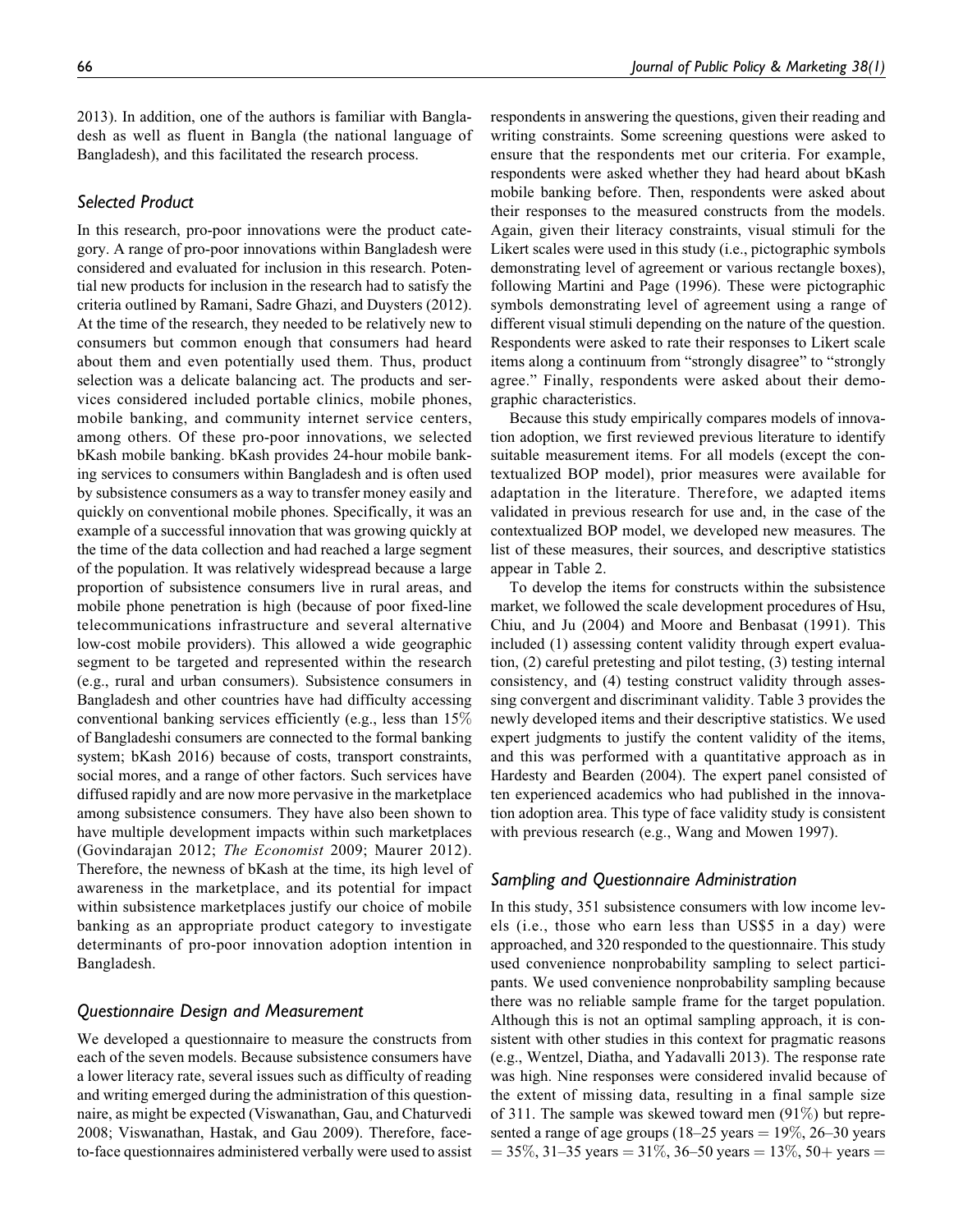Table 2. Measures Used for Existing Constructs.

| <b>Construct Name</b>                                        | Items                                                                                                                                                                                                                                                                                                             | References                            |
|--------------------------------------------------------------|-------------------------------------------------------------------------------------------------------------------------------------------------------------------------------------------------------------------------------------------------------------------------------------------------------------------|---------------------------------------|
| Adoption intention<br>$(M = 6.03, SD = .76,$                 | I. Given the opportunity, I will use bKash mobile banking services.<br>2. I am likely to use bKash mobile banking services in the near future.                                                                                                                                                                    | Schierz, Schilke, and Wirtz<br>(2010) |
| $AVE = .67$<br>Perceived usefulness                          | 3. I am willing to use bKash mobile banking services in the near future.<br>4. I intend to use bKash mobile banking services when the opportunity arises.<br>1. bKash is a useful mode of payment.                                                                                                                | Schierz, Schilke, and Wirtz           |
| $(M = 6.47, SD = .47,$<br>$AVE = .55$                        | 2. Using bKash makes the handling of payments easier.<br>3. bKash allows for a faster usage of mobile applications (e.g., Money Transfer,<br>Cash In, Cash Out).                                                                                                                                                  | (2010)                                |
| Ease of use                                                  | 4. By using bKash, my choices as a consumer are improved (e.g., flexibility, speed).<br>1. It is easy to become skillful at using bKash.                                                                                                                                                                          | Schierz, Schilke, and Wirtz           |
| $(M = 6.12, SD = .70,$<br>$AVE = .61$                        | 2. The interaction with bKash is clear and understandable.<br>3. It is easy to perform the steps required to use bKash.<br>4. It is easy to interact with bKash.                                                                                                                                                  | (2010)                                |
| Subjective norm<br>$(M = 6.10, SD = .88,$<br>$AVE = .79$     | I. People who are important to me would recommend using bKash.<br>2. People who are important to me would find using bKash beneficial.<br>3. People who are important to me would find using bKash a good idea.                                                                                                   | Schierz, Schilke, and Wirtz<br>(2010) |
| $(M = 5.97, SD = .91,$                                       | Perceived behavior control 1.1 would be able to use bKash.<br>2. Using bKash is entirely within my control.                                                                                                                                                                                                       | Taylor and Todd (1995)                |
| $AVE = .67$<br>Relative advantage<br>$(M = 5.93, SD = 1.19)$ | 3. I have the resources and the knowledge and the ability to make use of bKash.<br>I. bKash offers advantages that are not offered by competing products.<br>2. bKash is, in my eyes, superior to competing products.                                                                                             | Cooper and Kleinschmidt<br>(1987)     |
| Complexity<br>$(M = 3.83, SD = 1.42)$                        | 3. bKash solves a problem that I cannot solve with competing products.<br>I. Working with bKash is complicated, it is difficult to understand what is going on. Cheung, Chang, and Lai (2000)<br>2. Using bKash involves too much time doing mechanical operations (i.e., data<br>input, understanding the menu). |                                       |
| Compatibility                                                | 3. It takes too long to learn how to use bKash to make it worth the effort.<br>4. In general, bKash is very complex to use.<br>1. Using bKash fits well with my lifestyle.                                                                                                                                        | Schierz, Schilke, and Wirtz           |
| $(M = 5.78, SD = .98)$                                       | 2. Using bKash fits well with the way I like to purchase products and services.<br>3. I would appreciate using bKash instead of alternative modes of payment (e.g.,                                                                                                                                               | (2010)                                |
| Trialability<br>$(M = 5.68, SD = .72)$                       | credit card, cash).<br>1. Before deciding on whether or not to use bKash, I want to be able to use it on a Zolait and Mattila (2009)<br>trial basis.                                                                                                                                                              |                                       |
|                                                              | 2. Before deciding on whether or not to use bKash, I want to be able to properly<br>try it out.<br>3. I want to be permitted to use bKash, on a trial basis for some time long enough                                                                                                                             |                                       |
| Observability<br>$(M = 6.32, SD = .56)$                      | to see what it can do.<br>1. I would have no difficulty telling others about the results of using bKash.<br>2. I believe I could communicate to others the outcomes of using bKash.                                                                                                                               | Meuter et al. (2005)                  |
| Pleasure<br>$(M = 3.75, SD = .97)$                           | 3. The results of using bKash are apparent to me.<br>I. Happy/Unhappy<br>2. Pleased/Annoyed                                                                                                                                                                                                                       | Kulviwat et al. (2007)                |
|                                                              | 3. Satisfied/Unsatisfied<br>4. Contented/Melancholic<br>5. Hopeful/Despairing                                                                                                                                                                                                                                     |                                       |
| Arousal<br>$(M = 3.65, SD = 1.04)$                           | 6. Relaxed/Bored<br>1. Stimulated/Relaxed<br>2. Excited/Calm                                                                                                                                                                                                                                                      | Kulviwat et al. (2007)                |
|                                                              | 3. Frenzied/Sluggish<br>4. Jittery/Dull<br>5. Wide awake/Sleepy                                                                                                                                                                                                                                                   |                                       |
| Dominance<br>$(M = 3.14, SD = .59)$                          | 6. Aroused/Unaroused<br>I. In control/Cared for<br>2. Controlling/Controlled                                                                                                                                                                                                                                      | Kulviwat et al. (2007)                |
|                                                              | 3. Dominant/Submissive<br>4. Influential/Influenced                                                                                                                                                                                                                                                               |                                       |
|                                                              | 5. Autonomous/Guided<br>6. Important/Awed                                                                                                                                                                                                                                                                         |                                       |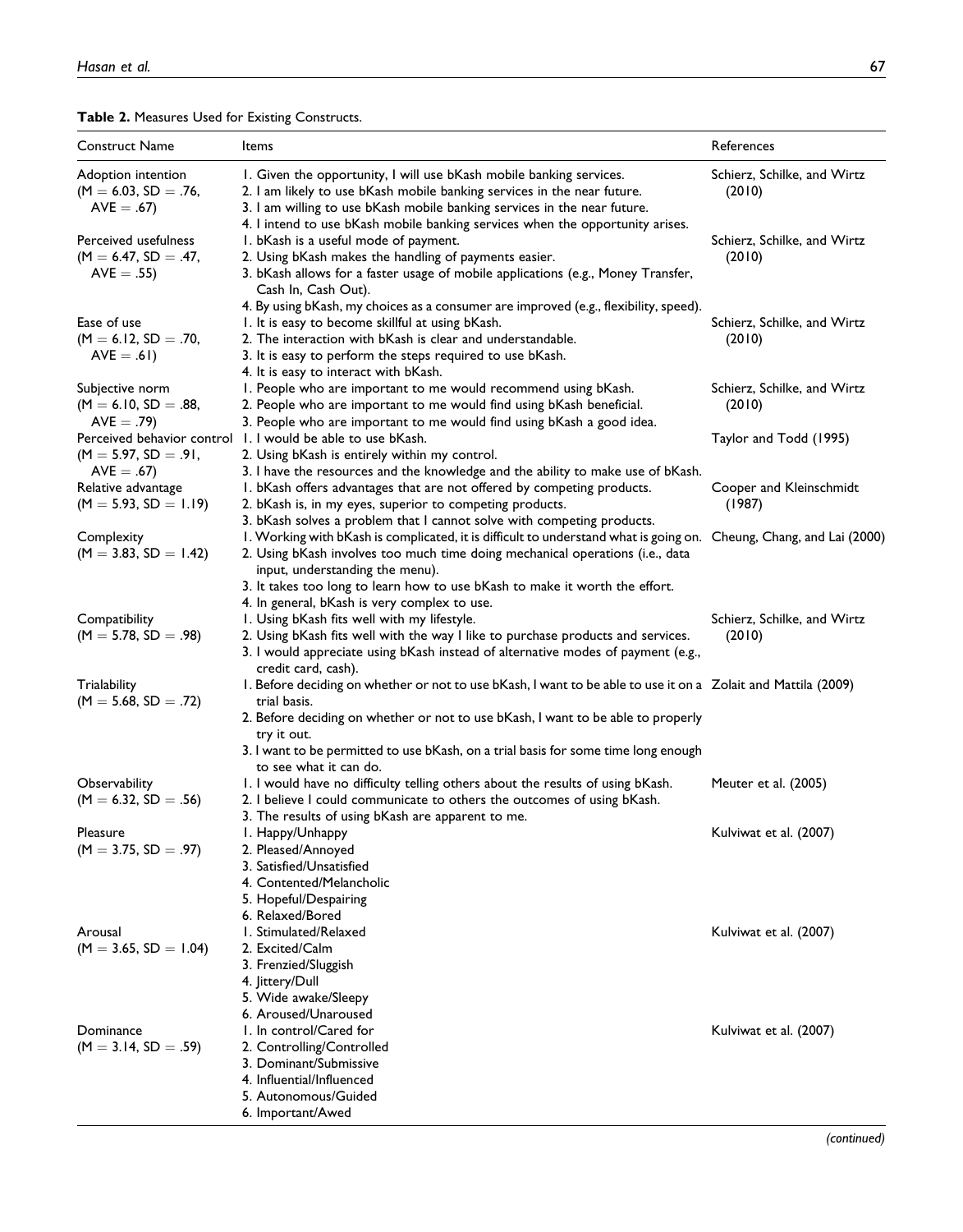| <b>Table 2.</b> (continued)         |                                                                                                                      |            |
|-------------------------------------|----------------------------------------------------------------------------------------------------------------------|------------|
| Construct Name                      | Items                                                                                                                | References |
| Enjoyment<br>$(M = 4.99, SD = .73)$ | 1. I have fun interacting with bKash.<br>2. Using bKash provides me with a lot of enjoyment.<br>3 Leniov using hKash | Agarwal an |

T<sub>a</sub>

| Enjoyment               | 1. I have fun interacting with bKash.                                                                        | Agarwal and Karahanna (2000) |
|-------------------------|--------------------------------------------------------------------------------------------------------------|------------------------------|
| $(M = 4.99, SD = .73)$  | 2. Using bKash provides me with a lot of enjoyment.                                                          |                              |
|                         | 3. I enjoy using bKash.                                                                                      |                              |
|                         | 4. Using bKash bores me. <sup>a</sup>                                                                        |                              |
| Technicality            | 1. It is easy to use bKash.                                                                                  | DeLone and McLean (1992),    |
| $(M = 6.37, SD = .55)$  | 2. bKash can be connected instantly.                                                                         | Davis (1989)                 |
|                         | 3. bKash takes a short time to respond.                                                                      |                              |
|                         | 4. It is easy to get bKash to do what I want it to do.                                                       |                              |
|                         | 5. The system of bKash is reliable.                                                                          |                              |
| Perceived fee           | I. The fee that I have to pay for the use of bKash is too high.                                              | Voss, Parasuraman, and       |
| $(M = 3.85, SD = 1.05)$ | 2. The fee that I have to pay for the use of bKash is reasonable.                                            | Grewal (1998)                |
|                         | 3. I am pleased with the fee that I have to pay for the use of bKash.                                        |                              |
| Attitudes toward using  | Overall, please describe how you feel about bKash. For me, using bkash is:                                   | Kulviwat et al. (2007)       |
| bKash                   | I. Bad/Good                                                                                                  |                              |
| $(M = 6.12, SD = .73)$  | 2. Negative/Positive                                                                                         |                              |
|                         | 3. Unfavorable/Favorable                                                                                     |                              |
|                         | 4. Unpleasant/Pleasant                                                                                       |                              |
| Perceived value         | 1. Compared to the fee I need to pay, the use of bKash offers value for money. Sirdeshmukh, Singh, and Sabol |                              |
| $(M = 5.17, SD = .96)$  | 2. Compared to the effort I need to put in, the use of bKash is beneficial to me.                            | (2002)                       |
|                         | 3. Compared to the time I need to spend, the use of bKash is worthwhile to me.                               |                              |
|                         | 4. Overall, the use of bKash delivers me good value.                                                         |                              |

<sup>a</sup>Reverse scored item.

 $3\%$ ) and respondents came from urban and rural areas (urban  $=$ 62%, rural  $=$  38%). The sample may have been skewed toward men as a result of cultural issues such as the lower likelihood of female interaction with strangers in public places.

Respondents were approached in areas surrounding bKash agents, including tea stalls and marketplaces, at different times of the day (between 7 <sup>A</sup>.M. and 6 <sup>P</sup>.M.). To ensure geographic dispersion, interviewing took place within three districts (Dhaka, Comilla, and Feni) in several major cities, towns, and villages (Dhaka: Badda, Sahajadpur, Bashtoli, and Jhilpar; Comilla: Abdulipar, Aligamara, Badarpur, and Bagmara; Feni: Dagonbhuiyan). This provided a representation of urban and rural consumers, consistent with literature in the field (Ireland 2008). Interviews lasted around 50 minutes on average because they were administered face-to-face and enabled questionnaire clarifications, when necessary, to facilitate data collection among a group of consumers who were not used to taking part in questionnaires and who sometimes exhibited low literacy.

Questionnaire administration followed typical guidance from the literature (e.g., Zikmund et al. 2016) but was adapted to suit the context under investigation. Specifically, an initial meeting was arranged with community representatives (e.g., village chairperson, teachers, the target group) with whom the intention to conduct the survey was discussed. This process was about establishing trust, being visible within the community, and learning from locals how best to approach participants from the target population. However, it also assisted in refining the questionnaire to take account of language used and colloquialisms. For example, pretesting revealed some words were difficult for subsistence respondents to understand, leading us to replace these with words that were better understood by the target population. After significant changes were made to ensure greater understanding and interpretability, the questionnaire was tested once again on subsistence consumers, and no further revisions were deemed necessary. Pilot tests  $(n = 29)$  were conducted prior to launch to establish further confidence in the questionnaire on a larger sample of respondents. We did this to understand issues in identifying and approaching the target sample, the nature and duration of the interview, and the number of questionnaires that could be completed in one shift.

Data was collected by field workers who had training and experience in market research methods. The researcher briefed the field workers in detail about the questionnaire and its contents using a series of pretests and a pilot study. The researcher informed the field workers about the start and finish dates, the minimum number of completed questionnaires expected in one shift, the need to input responses daily, the length of interview, the importance of ensuring fully completed questionnaires, and eligibility of the respondents to take part in the study (e.g., the screening questions).

# *Common Method Bias*

The effects of common method bias were minimized through following the procedural controls suggested by Podsakoff et al. (2003). This included careful reflection on the writing and format of the questionnaire and careful pretesting to avoid ambiguous and unfamiliar terms in the questionnaire. In this research, the pretesting phase carried out with subsistence consumers and local authorities enabled evaluation of the questionnaire, and this helped clarify any ambiguous and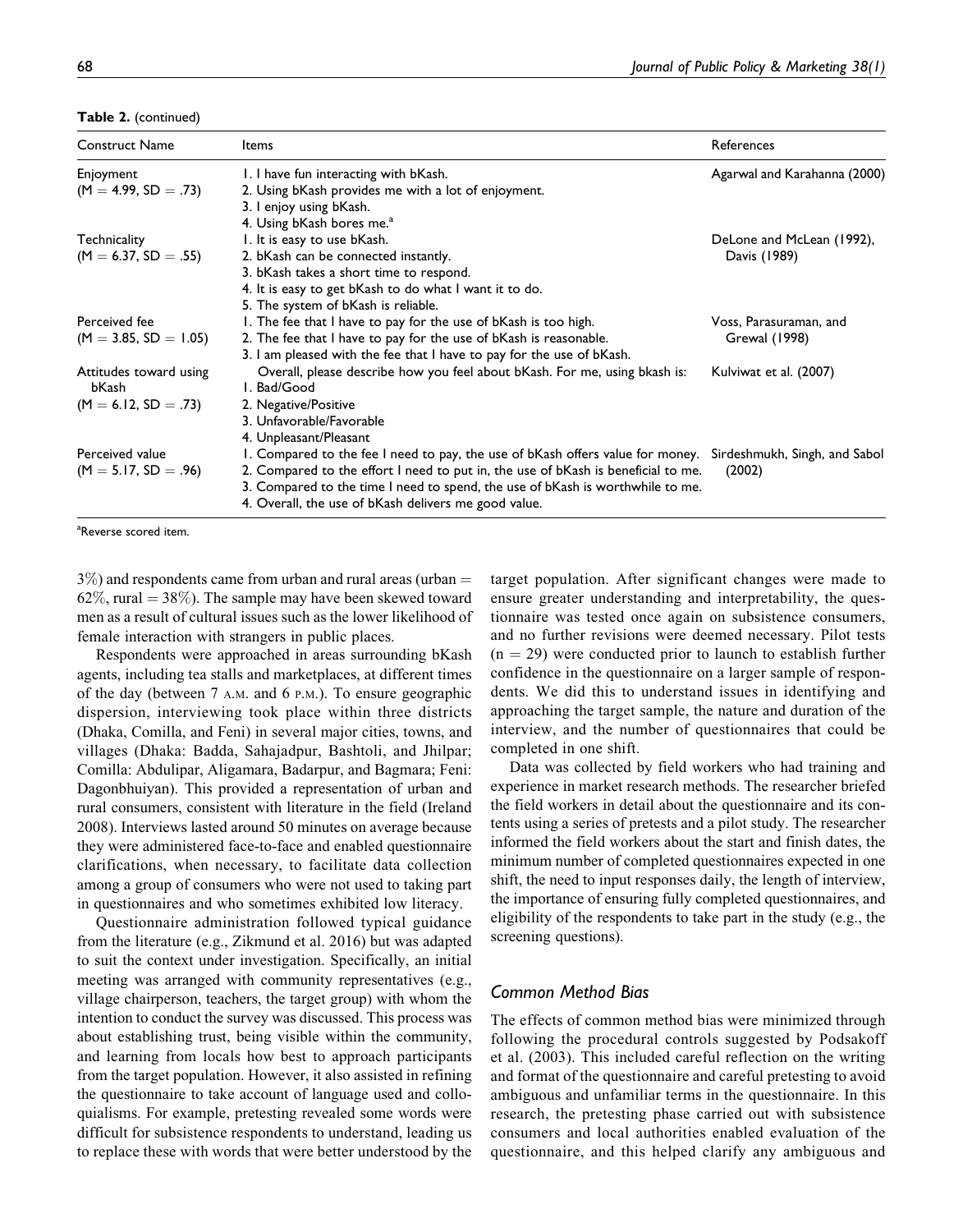| Constructs                             | Items                                                                                                                                                                                                                                                                | References                  |
|----------------------------------------|----------------------------------------------------------------------------------------------------------------------------------------------------------------------------------------------------------------------------------------------------------------------|-----------------------------|
| $(M = 5.99, SD = .91)$                 | Visual comprehensibility 1. The color, shapes, pictures, symbols and other relevant elements of bKash help me to Unnava, Agarwal, and<br>clarify how to use this service.<br>2. Using bKash I find myself thinking of the color, shapes, pictures, symbols and other | Haugtvedt (1996)            |
|                                        | relevant elements of bKash.                                                                                                                                                                                                                                          |                             |
|                                        | 3. I find it easy to remember any color, shapes, pictures, symbols and other relevant<br>elements of bKash.                                                                                                                                                          |                             |
|                                        | 4. I find the colors, shapes, pictures and symbols of bKash help me to understand how to<br>use bKash more than any written text associated with it.                                                                                                                 |                             |
| Affordability                          | 1. I would use bKash because the service is affordable.                                                                                                                                                                                                              | Lichtenstein, Netemeyer,    |
| $(M = 6.27, SD = .85)$                 | 2. I would buy the lowest price brand of mobile banking services that will suit my needs.                                                                                                                                                                            | and Burton (1990)           |
|                                        | 3. When it comes to choose bKash, I would rely heavily on price.                                                                                                                                                                                                     |                             |
| Adaptability<br>$(M = 6.39, SD = .50)$ | 1. bKash is usable for multiple purposes (e.g., Money transfer, buying and selling<br>products, recharging mobile balance).                                                                                                                                          | Rijsdijk and Hultink (2009) |
|                                        | 2. bKash is usable even when resources are lacking (e.g., even in remote villages, when                                                                                                                                                                              |                             |
|                                        | electricity is not working).                                                                                                                                                                                                                                         |                             |
|                                        | 3. bKash has the ability to provide consistent services even when resources are lacking                                                                                                                                                                              |                             |
|                                        | (e.g., even in remote villages, when electricity is not working).                                                                                                                                                                                                    |                             |
|                                        | 4. bKash mobile banking fulfills multiple functional needs.                                                                                                                                                                                                          |                             |
| Assimilationist culture                | 1. Affluent people who are important to me would support the idea of using bKash.                                                                                                                                                                                    | Bandyopadhyay and           |
| $(M = 5.92, SD = 1.12)$                | 2. I think that those wealthy or modern people who are important to me would want me<br>to use bKash.                                                                                                                                                                | Fraccastoro (2007)          |
| Collective needs                       | 3. Affluent or modern people whose opinions I value would prefer me to use bKash.                                                                                                                                                                                    |                             |
| $(M = 6.39, SD = .50)$                 | 1. To satisfy the expectation of people in my working place, my decision to use bKash is Bearden and Etzel (1982)<br>influenced by their preferences.                                                                                                                |                             |
|                                        | 2. My decision to use bKash is influenced by the preferences of people with whom I have<br>social interaction.                                                                                                                                                       |                             |
|                                        | 3. My decision to use bKash is influenced by the preferences of family members.<br>4. My decision to use bKash is influenced by the desire of others.                                                                                                                |                             |
| Interpersonal<br>promotion             | 1. I often hear good things about bKash from the people around me, including friends, Parry, Kawakami, and<br>family and people in my working place.                                                                                                                 | Kishiya (2012)              |
| $(M = 6.23, SD = .76)$                 | 2. When I look at mobile banking service providers, people around me often<br>recommend bKash for me to use.                                                                                                                                                         |                             |
|                                        | 3. In the past, people around me have often recommended bKash for me to use.                                                                                                                                                                                         |                             |
| Social capital                         | 1. I maintain close social relationships with some members in my community.                                                                                                                                                                                          | Chiu, Hsu, and Wang         |
| $(M = 5.34, SD = .76)$                 | 2. I spend a lot of time interacting with some members in my community.                                                                                                                                                                                              | (2006)                      |
|                                        | 3. I know some members in my community on a personal level.                                                                                                                                                                                                          |                             |
| Atomized distribution                  | 4. I have frequent communication with some members in my community.                                                                                                                                                                                                  | Ganesh, Arnold, and         |
| $(M = 6.42, SD = .69)$                 | 1. I am satisfied with the distance of the bKash agent's shop is to my home<br>2. I am satisfied with the distance of the bKash agent's shop is to where I work.                                                                                                     | Reynolds (2000)             |
|                                        | 3. The bKash agent's shop is convenient as it is on route to my place of work.                                                                                                                                                                                       |                             |
| Flexible payment forms                 | 1. I have the flexibility to pay the charge of bKash in instalments.                                                                                                                                                                                                 | Shockley and Allen (2007)   |
| $(M = 3.62, SD = 1.06)$                | 2. I have the freedom to pay the charge of bKash, wherever is best for me.                                                                                                                                                                                           |                             |
|                                        | 3. I am not able to pay the charge of bKash in instalments.                                                                                                                                                                                                          |                             |
| Poverty <sup>p</sup>                   | I. Income deficit                                                                                                                                                                                                                                                    | Khan, Murray, and Barnes    |
|                                        | 2. Number of family member                                                                                                                                                                                                                                           | (2002)                      |
|                                        | 3. Level of education                                                                                                                                                                                                                                                |                             |
|                                        | 4. Status of employment                                                                                                                                                                                                                                              |                             |

<sup>a</sup>Reverse-scored item.

**Because this construct is formative, it is not possible to compute descriptive statistics.** 

unfamiliar terms. Respondents were informed that the study was not conducted for commercial purposes but as a university research project. Moreover, respondents were assured that there were no right or wrong answers. Three sets of questionnaires were used to counterbalance the order of questions and reduce bias related to priming effects and item context– induced mood effects.

# Data Analysis: Empirical Comparison of the Seven Models

Partial least squares was appropriate for testing the reliability and validity of the measures and analyzing the data, as our study consists of both reflective and formative constructs (Fornell and Bookstein 1982; Jarvis, MacKenzie, and Podsakoff 2003). Unlike covariance-based structural equation modeling,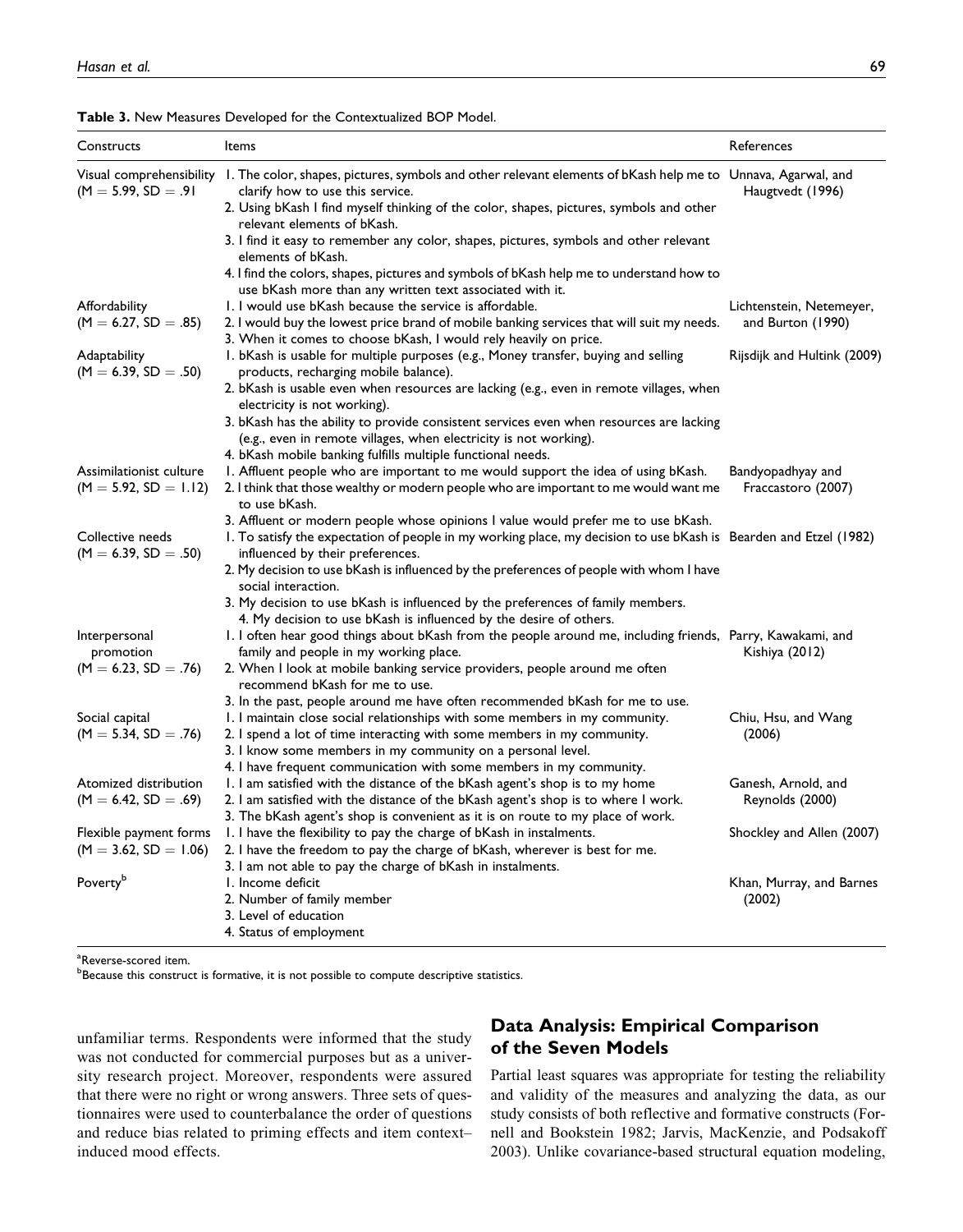PLS was also appropriate to test theoretical models such as the contextualized BOP model. This is because this model has not previously been empirically validated and can be considered exploratory. Partial least squares uses standardized latent variable scores, and outputs, such as path loadings, are standardized. This is particularly helpful when comparing models (Henseler, Ringle, and Sarstedt 2012). The use of PLS to compare models is consistent with the procedure outlined in Venkatesh et al. (2003).

According to Compeau, Meister, and Higgins (1991), focusing on direct effects is appropriate when predicting behavior (in this case, between the innovation antecedents and behavioral intention). The approach to predicting behavioral intention we follow is in line with the procedure of Venkatesh et al. (2003). We compared the seven models to identify the key determinants of pro-poor innovation adoption intentions in the subsistence marketplace context using the following criteria: (1) explained variance (adjusted  $\overline{R^2}$ ) of the endogenous construct, (2) percentage of the model's statistically significant parameters, (3) theoretical interpretation of the paths, and (4) model parsimony. To compare models, Venkatesh et al. use only explained variance to assess the value of one model over another. We added the other three criteria to take account of theoretical meaningfulness and model parsimony.

### *Reliability and Validity*

The reliability and validity of the reflective constructs were established through the use of PLS by running a bootstrap of the seven models using 5,000 resamples. First, we established convergent validity by identifying whether the items loaded significantly on their respective constructs. To assess reliability, PLS computes a composite reliability score, which is similar to Cronbach's alpha in that they both measure internal consistency. In this research, each reflective construct represents a level of reliability well above the recommended threshold of .70 (Chin 1998). We also tested discriminant validity for each construct was also tested. To do so, we assessed the correlations of each construct with those of the other constructs and compared these correlations with the average variance extracted (AVE) square roots for each construct (Lowry and Gaskin 2014). The square root of the AVE for each factor was higher than the respective interconstruct correlations, which suggests strong discriminant validity between the constructs (see the Appendix).

# *Explained Variance of the Endogenous Constructs*

Table 4 shows that the seven models explained between 26% and 40% of the variance in subsistence consumers' intentions to use pro-poor innovations. The value-based adoption model appears to have the highest adjusted  $R^2$  (40%), followed by the consumer acceptance of technology model (adj.  $R^2 = 38\%$ ), the theory of planned behavior (adj.  $R^2 = 32\%$ ), the contextualized BOP model (adj.  $R^2 = 30\%$ ), the technology acceptance model (adj.  $R^2 = 30\%$ ), the diffusion of innovations (adj.  $R^2 = 29\%$ ),

| Table 4. Model Comparison (Direct Effects). |  |  |  |  |
|---------------------------------------------|--|--|--|--|
|---------------------------------------------|--|--|--|--|

| <b>TRA</b><br>26%<br>$.37**$<br>100%<br>Attitude<br>$.21**$<br>Subjective norm<br>TPB<br>Attitude<br>32%<br>$25**$<br>100%<br>Perceived behavioral<br>.27**<br>control<br>$.21**$<br>Subjective norm<br>Perceived usefulness<br>30%<br>.19**<br>TAM<br>100%<br>Perceived ease of use<br>$.15***$<br>.35**<br>Attitude<br>29%<br>.02<br>60%<br>DOI<br>Relative advantage<br>$-.02$<br>Complexity<br>Compatibility<br>.40 <sup>*</sup><br>Trialability<br>.12**<br>$.17**$<br>Observability<br>VAM<br>40%<br>.48**<br>Enjoyment<br>60%<br>Perceived fee<br>.04<br>.∣4**<br>Perceived value<br>$-.05$<br>Technicality<br><b>Perceived usefulness</b><br>$.21**$<br><b>CAT</b><br>38%<br>.20**<br>71%<br>Arousal<br>$.26**$<br>Attitude<br>$-.24**$<br>Dominance<br>Perceived ease of use<br>.12<br>$.31**$<br>Pleasure<br>Relative advantage<br>–.II<br>Perceived usefulness<br>$.22**$<br>30%<br>25%<br>CBOP Adaptability<br>$-0.01$<br>Affordability<br>$-.02$<br>Assimilationist culture<br>$-.03$<br>Atomized distribution<br>0١.<br>$.25**$<br>Collective need<br>$.42**$<br>Compatibility<br>Relative advantage<br>$-.08$<br>$-.02$<br>Social capital<br>.14*<br>Visual comprehensibility<br>.10<br>Flexible payment<br>.05<br>Interpersonal<br>promotion<br>$-.15$<br>Poverty | Model Independent Variables | Adjusted<br>$R^2$ | Beta | % of Statistically<br>Significant<br>Parameter |
|-----------------------------------------------------------------------------------------------------------------------------------------------------------------------------------------------------------------------------------------------------------------------------------------------------------------------------------------------------------------------------------------------------------------------------------------------------------------------------------------------------------------------------------------------------------------------------------------------------------------------------------------------------------------------------------------------------------------------------------------------------------------------------------------------------------------------------------------------------------------------------------------------------------------------------------------------------------------------------------------------------------------------------------------------------------------------------------------------------------------------------------------------------------------------------------------------------------------------------------------------------------------------------------|-----------------------------|-------------------|------|------------------------------------------------|
|                                                                                                                                                                                                                                                                                                                                                                                                                                                                                                                                                                                                                                                                                                                                                                                                                                                                                                                                                                                                                                                                                                                                                                                                                                                                                   |                             |                   |      |                                                |
|                                                                                                                                                                                                                                                                                                                                                                                                                                                                                                                                                                                                                                                                                                                                                                                                                                                                                                                                                                                                                                                                                                                                                                                                                                                                                   |                             |                   |      |                                                |
|                                                                                                                                                                                                                                                                                                                                                                                                                                                                                                                                                                                                                                                                                                                                                                                                                                                                                                                                                                                                                                                                                                                                                                                                                                                                                   |                             |                   |      |                                                |
|                                                                                                                                                                                                                                                                                                                                                                                                                                                                                                                                                                                                                                                                                                                                                                                                                                                                                                                                                                                                                                                                                                                                                                                                                                                                                   |                             |                   |      |                                                |
|                                                                                                                                                                                                                                                                                                                                                                                                                                                                                                                                                                                                                                                                                                                                                                                                                                                                                                                                                                                                                                                                                                                                                                                                                                                                                   |                             |                   |      |                                                |
|                                                                                                                                                                                                                                                                                                                                                                                                                                                                                                                                                                                                                                                                                                                                                                                                                                                                                                                                                                                                                                                                                                                                                                                                                                                                                   |                             |                   |      |                                                |
|                                                                                                                                                                                                                                                                                                                                                                                                                                                                                                                                                                                                                                                                                                                                                                                                                                                                                                                                                                                                                                                                                                                                                                                                                                                                                   |                             |                   |      |                                                |
|                                                                                                                                                                                                                                                                                                                                                                                                                                                                                                                                                                                                                                                                                                                                                                                                                                                                                                                                                                                                                                                                                                                                                                                                                                                                                   |                             |                   |      |                                                |
|                                                                                                                                                                                                                                                                                                                                                                                                                                                                                                                                                                                                                                                                                                                                                                                                                                                                                                                                                                                                                                                                                                                                                                                                                                                                                   |                             |                   |      |                                                |
|                                                                                                                                                                                                                                                                                                                                                                                                                                                                                                                                                                                                                                                                                                                                                                                                                                                                                                                                                                                                                                                                                                                                                                                                                                                                                   |                             |                   |      |                                                |
|                                                                                                                                                                                                                                                                                                                                                                                                                                                                                                                                                                                                                                                                                                                                                                                                                                                                                                                                                                                                                                                                                                                                                                                                                                                                                   |                             |                   |      |                                                |
|                                                                                                                                                                                                                                                                                                                                                                                                                                                                                                                                                                                                                                                                                                                                                                                                                                                                                                                                                                                                                                                                                                                                                                                                                                                                                   |                             |                   |      |                                                |
|                                                                                                                                                                                                                                                                                                                                                                                                                                                                                                                                                                                                                                                                                                                                                                                                                                                                                                                                                                                                                                                                                                                                                                                                                                                                                   |                             |                   |      |                                                |
|                                                                                                                                                                                                                                                                                                                                                                                                                                                                                                                                                                                                                                                                                                                                                                                                                                                                                                                                                                                                                                                                                                                                                                                                                                                                                   |                             |                   |      |                                                |
|                                                                                                                                                                                                                                                                                                                                                                                                                                                                                                                                                                                                                                                                                                                                                                                                                                                                                                                                                                                                                                                                                                                                                                                                                                                                                   |                             |                   |      |                                                |
|                                                                                                                                                                                                                                                                                                                                                                                                                                                                                                                                                                                                                                                                                                                                                                                                                                                                                                                                                                                                                                                                                                                                                                                                                                                                                   |                             |                   |      |                                                |
|                                                                                                                                                                                                                                                                                                                                                                                                                                                                                                                                                                                                                                                                                                                                                                                                                                                                                                                                                                                                                                                                                                                                                                                                                                                                                   |                             |                   |      |                                                |
|                                                                                                                                                                                                                                                                                                                                                                                                                                                                                                                                                                                                                                                                                                                                                                                                                                                                                                                                                                                                                                                                                                                                                                                                                                                                                   |                             |                   |      |                                                |
|                                                                                                                                                                                                                                                                                                                                                                                                                                                                                                                                                                                                                                                                                                                                                                                                                                                                                                                                                                                                                                                                                                                                                                                                                                                                                   |                             |                   |      |                                                |
|                                                                                                                                                                                                                                                                                                                                                                                                                                                                                                                                                                                                                                                                                                                                                                                                                                                                                                                                                                                                                                                                                                                                                                                                                                                                                   |                             |                   |      |                                                |
|                                                                                                                                                                                                                                                                                                                                                                                                                                                                                                                                                                                                                                                                                                                                                                                                                                                                                                                                                                                                                                                                                                                                                                                                                                                                                   |                             |                   |      |                                                |
|                                                                                                                                                                                                                                                                                                                                                                                                                                                                                                                                                                                                                                                                                                                                                                                                                                                                                                                                                                                                                                                                                                                                                                                                                                                                                   |                             |                   |      |                                                |
|                                                                                                                                                                                                                                                                                                                                                                                                                                                                                                                                                                                                                                                                                                                                                                                                                                                                                                                                                                                                                                                                                                                                                                                                                                                                                   |                             |                   |      |                                                |
|                                                                                                                                                                                                                                                                                                                                                                                                                                                                                                                                                                                                                                                                                                                                                                                                                                                                                                                                                                                                                                                                                                                                                                                                                                                                                   |                             |                   |      |                                                |
|                                                                                                                                                                                                                                                                                                                                                                                                                                                                                                                                                                                                                                                                                                                                                                                                                                                                                                                                                                                                                                                                                                                                                                                                                                                                                   |                             |                   |      |                                                |
|                                                                                                                                                                                                                                                                                                                                                                                                                                                                                                                                                                                                                                                                                                                                                                                                                                                                                                                                                                                                                                                                                                                                                                                                                                                                                   |                             |                   |      |                                                |
|                                                                                                                                                                                                                                                                                                                                                                                                                                                                                                                                                                                                                                                                                                                                                                                                                                                                                                                                                                                                                                                                                                                                                                                                                                                                                   |                             |                   |      |                                                |
|                                                                                                                                                                                                                                                                                                                                                                                                                                                                                                                                                                                                                                                                                                                                                                                                                                                                                                                                                                                                                                                                                                                                                                                                                                                                                   |                             |                   |      |                                                |
|                                                                                                                                                                                                                                                                                                                                                                                                                                                                                                                                                                                                                                                                                                                                                                                                                                                                                                                                                                                                                                                                                                                                                                                                                                                                                   |                             |                   |      |                                                |
|                                                                                                                                                                                                                                                                                                                                                                                                                                                                                                                                                                                                                                                                                                                                                                                                                                                                                                                                                                                                                                                                                                                                                                                                                                                                                   |                             |                   |      |                                                |
|                                                                                                                                                                                                                                                                                                                                                                                                                                                                                                                                                                                                                                                                                                                                                                                                                                                                                                                                                                                                                                                                                                                                                                                                                                                                                   |                             |                   |      |                                                |
|                                                                                                                                                                                                                                                                                                                                                                                                                                                                                                                                                                                                                                                                                                                                                                                                                                                                                                                                                                                                                                                                                                                                                                                                                                                                                   |                             |                   |      |                                                |
|                                                                                                                                                                                                                                                                                                                                                                                                                                                                                                                                                                                                                                                                                                                                                                                                                                                                                                                                                                                                                                                                                                                                                                                                                                                                                   |                             |                   |      |                                                |
|                                                                                                                                                                                                                                                                                                                                                                                                                                                                                                                                                                                                                                                                                                                                                                                                                                                                                                                                                                                                                                                                                                                                                                                                                                                                                   |                             |                   |      |                                                |
|                                                                                                                                                                                                                                                                                                                                                                                                                                                                                                                                                                                                                                                                                                                                                                                                                                                                                                                                                                                                                                                                                                                                                                                                                                                                                   |                             |                   |      |                                                |
|                                                                                                                                                                                                                                                                                                                                                                                                                                                                                                                                                                                                                                                                                                                                                                                                                                                                                                                                                                                                                                                                                                                                                                                                                                                                                   |                             |                   |      |                                                |
|                                                                                                                                                                                                                                                                                                                                                                                                                                                                                                                                                                                                                                                                                                                                                                                                                                                                                                                                                                                                                                                                                                                                                                                                                                                                                   |                             |                   |      |                                                |
|                                                                                                                                                                                                                                                                                                                                                                                                                                                                                                                                                                                                                                                                                                                                                                                                                                                                                                                                                                                                                                                                                                                                                                                                                                                                                   |                             |                   |      |                                                |

\**p* < .1. \*\**p* < .05.

and the theory of reasoned action (adj.  $R^2 = 26\%$ ). The theory of planned behavior (adj.  $R^2 = 32\%$ ) appears to be superior to the theory of reasoned action (adj.  $R^2 = 26\%$ ), the technology acceptance model (adj.  $R^2 = 30\%$ ), and the diffusion of innovations (adj.  $R^2 = 29\%$ ) in explaining subsistence consumers' intention to use pro-poor technology. The contextualized BOP model also has a relatively high adjusted  $R^2$  of 30%. However, when we use explained variance as a criterion, the value-based adoption model (adj.  $R^2 = 40\%$ ) appears to be superior to the contextualized BOP model (adj.  $R^2 = 30\%$ ) and the consumer acceptance of technology model (adj.  $R^2 = 38\%$ ) in explaining subsistence consumers' intention to adopt. Therefore, the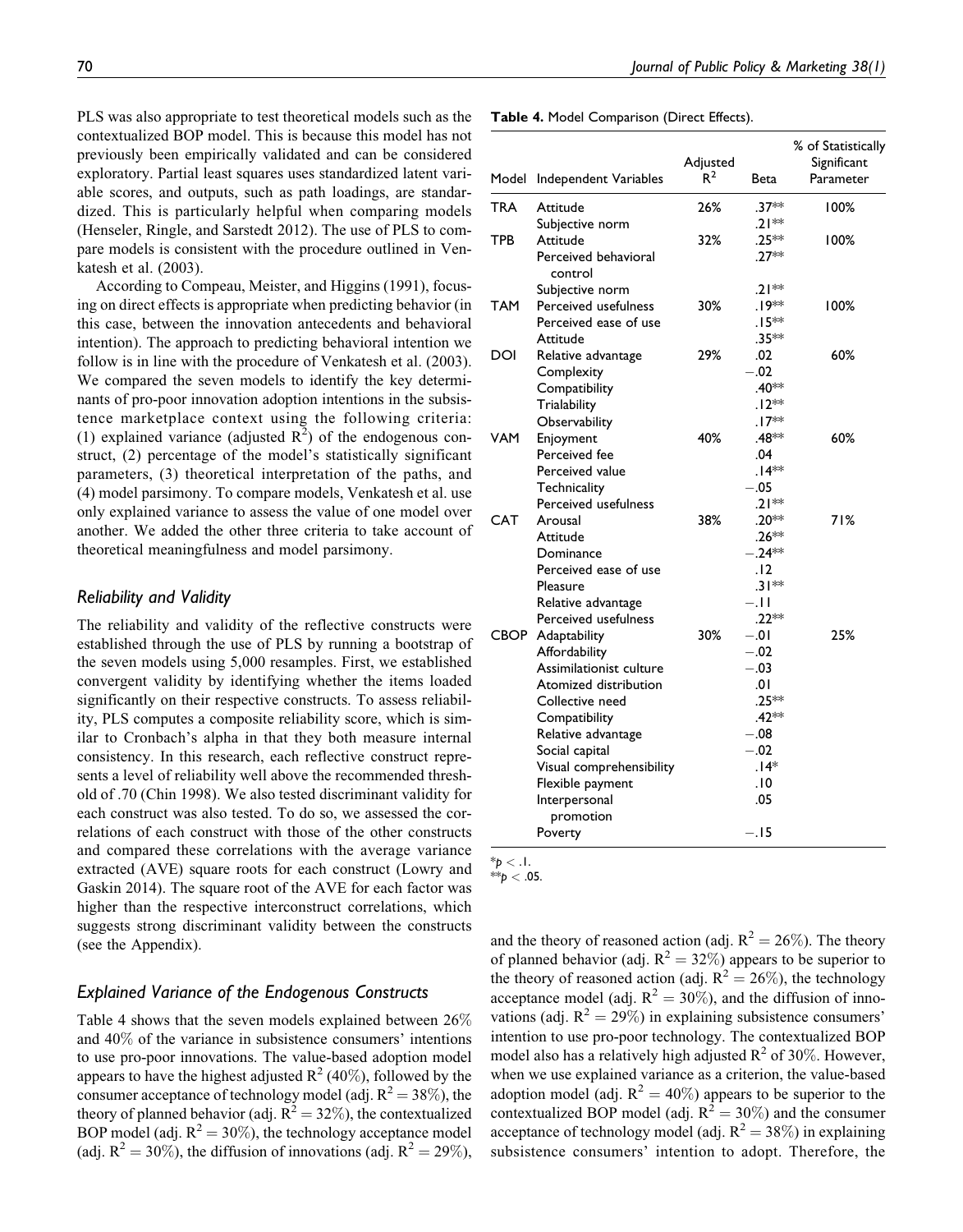value-based adoption model is able to explain the highest variance in predicting subsistence consumers' intention to use propoor technology and the theory of reasoned action explains the lowest variance in predicting subsistence consumers' intention to use pro-poor technology (see Table 4). Next, we compare the percentage of the models' statistically significant parameters.

# *Percentage of the Model's Statistically Significant Parameters*

Table 4 also shows the percentage of each model's statistically significant parameters. Although the contextualized BOP model had a relatively high adjusted  $\mathbb{R}^2$ , only 25% of the paths were statistically significant. This was less than the number of statistically significant paths for the other models, such as the theory of reasoned action (100%), the theory of planned behavior (100%), the technology acceptance model  $(100\%)$ , the diffusion of innovations  $(60\%)$ , the value-based adoption model (60%), and the consumer acceptance of technology model (71%). Only 60% of paths for the value-based adoption model were statistically significant, which is less than the percentage of statistically significant paths for the consumer acceptance of technology model (71%). Consequently, the consumer acceptance of technology model exhibited the highest percentage of statistically significant paths along with a relatively high adjusted  $R^2$ , indicating good model characteristics.

Table 4 shows that the coefficients from each model behaved broadly as would be expected, except for those constructs that were statistically insignificant. This pattern in itself is not necessarily surprising, given the inconsistency displayed by antecedents in previous research. Consequently, Table 4 indicates that the theoretical interpretation of the paths was broadly consistent with what we would expect.

# **Discussion**

In light of significant recent interest in innovation adoption at the BOP and subsistence marketplaces (Altman, Rego, and Ross 2009; Frykman 2013; Miller and Mobarak 2014; Nakata and Weidner 2012; Ramani, Sadre Ghazi, and Duysters 2012), this research set out to ascertain which consumer innovation adoption models best explain pro-poor innovation adoption and to identify the key antecedents influencing adoption. Despite insightful conceptual work that acknowledges the unique characteristics of the BOP and insights about consumer buying behavior from subsistence marketplaces (e.g., Chikweche and Fletcher 2010; Viswanathan, Rosa, and Harris 2005; Viswanathan, Rosa, and Ruth 2010; Viswanathan et al. 2012) little empirical research addresses the factors most likely to affect pro-poor innovation adoption. This research contributes by empirically comparing existing innovation adoption models within this context. Table 5 summarizes key findings from the research, the implications of which are elaborated on in the subsequent subsections.

# *The Role of Affect for Subsistence Consumers*

The first major finding from this research showed that the value-based adoption model and the consumer acceptance of technology model were the most useful models in explaining consumer adoption intentions. Interestingly, and most surprisingly, this could be attributed to the fact that both models captured hedonic and affective dimensions of a consumer's evaluation, in contrast to the other models tested, which were predominantly based on utilitarian and cognitive evaluations. This is consistent with research in the subsistence marketplaces literature that has emphasized the affective dimensions arising from associated factors such as low literacy (Adkins and Ozanne 2005; Viswanathan, Rosa, and Harris 2005) and the importance of these elements in functional literacy in the marketplace or marketplace literacy (Viswanathan, Gau, and Chaturvedi 2008). In this regard, Jebarajakirthy and Lobo (2015) conclude that excitement and happiness have a strong influence on BOP consumer attitudes and intention to adopt microcredit in war-ravaged contexts.

Consistent with these findings about the inclusion of hedonic and affective constructs, the strongest influence on intention was enjoyment. Prior research has investigated the influence of enjoyment on perceived value, perceived usefulness, and ease of use (Kim, Chan, and Gupta 2007; Setterstrom, Pearson, and Orwig 2013) without observing a direct effect on behavioral intention (Koenig-Lewis et al. 2015). However, consumer research conducted by the mobile network company Smart Communications in the Philippines found that potential BOP consumers wanted to use their phone for both enjoyment and practical purposes (Anderson and Markides 2007)—that is, technology is not just a functional tool. Therefore, models of pro-poor innovation adoption should explore in more detail the ways in which affect influences purchase decisions in this context, and models should be updated to reflect this.

# *The Role of Utilitarian Evaluations for Subsistence Consumers*

Notably, relative advantage did not have a significant *direct* influence on intention. This finding is contrary to the common consensus in the literature (e.g., Rogers 2003). In this regard, it should be noted that Arts, Frambach, and Bijmolt (2011) find that relative advantage has a weaker relationship for intention than for actual behavior. As might be expected, though, the majority of these studies did not consider subsistence consumers as the unit of analysis. Subsistence consumers, given their income constraints, cannot continuously update to new products and services even if these products and services offer an incremental benefit (unlike in economically wealthier countries, where new versions of products are the norm in a competitive marketplace). The concept of relative advantage takes account of a product's incremental benefit over what currently exists, but a new product may also have an incremental cost that cannot be borne regularly. Therefore, concepts such as relative advantage may explain the success of subsequent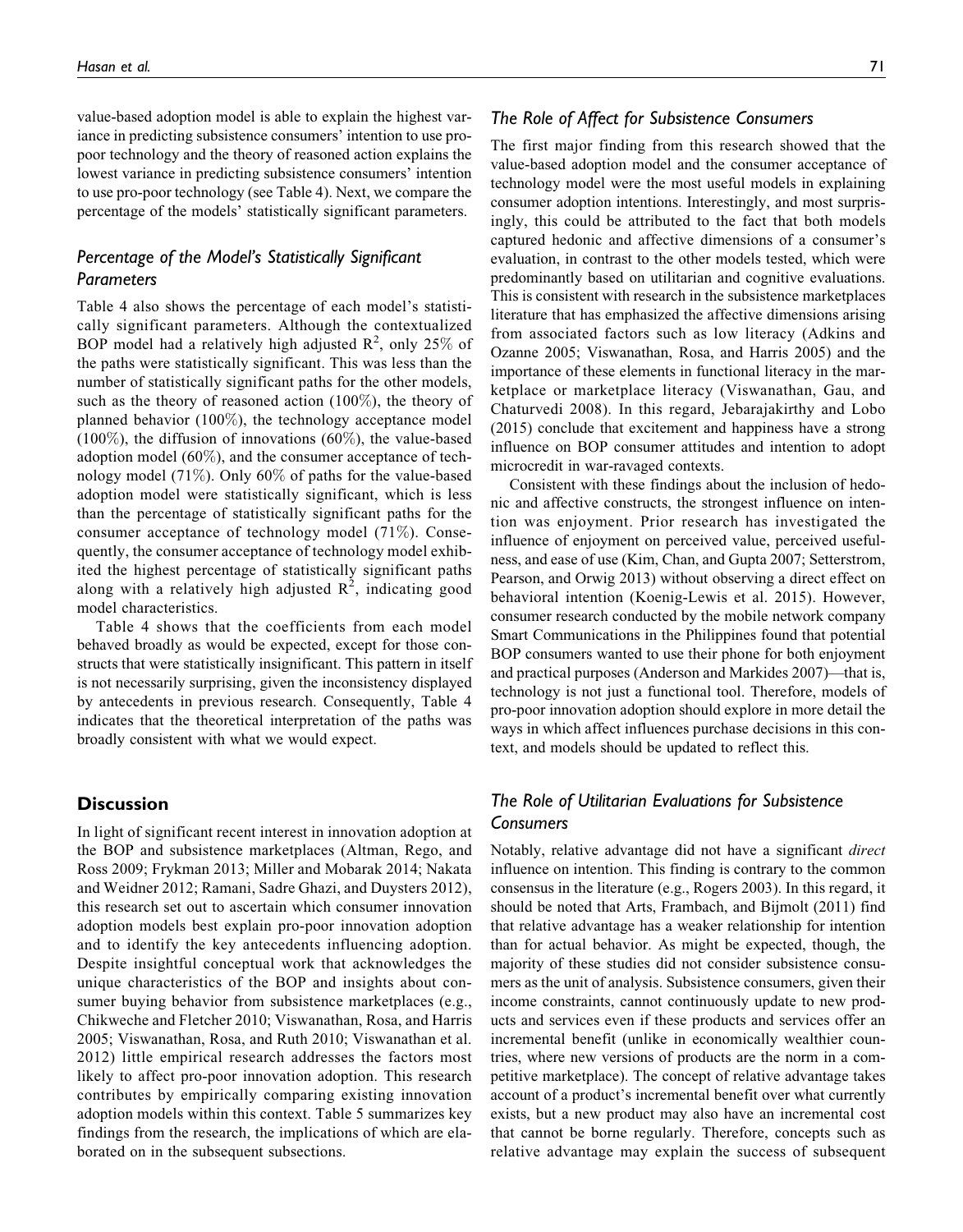#### Table 5. Summary Findings from Model Comparison.

|             | Relative                  |              |              |              | Model Advantage Complexity Compatibility Trialability Observability Attitudes Norms Control |              |                               | Perceived Perceived<br>Social Behavioral | Use | Ease of Perceived |                           | Usefulness Pleasure Arousal Dominance Enjoyment Fee | Perceived Perceived |              |             |                           | Visual | Value Technicality Poverty Comprehensibility Affordability Adaptability |              | Culture |  | Assimilationist Collective Flexible Interpersonal Social Atomized<br>Needs Payment Promotion Capital Distribution | Further Model Notes                                                                                                                                                                           |
|-------------|---------------------------|--------------|--------------|--------------|---------------------------------------------------------------------------------------------|--------------|-------------------------------|------------------------------------------|-----|-------------------|---------------------------|-----------------------------------------------------|---------------------|--------------|-------------|---------------------------|--------|-------------------------------------------------------------------------|--------------|---------|--|-------------------------------------------------------------------------------------------------------------------|-----------------------------------------------------------------------------------------------------------------------------------------------------------------------------------------------|
| TRA         |                           |              |              |              |                                                                                             | $\checkmark$ | $\checkmark$                  |                                          |     |                   |                           |                                                     |                     |              |             |                           |        |                                                                         |              |         |  |                                                                                                                   | Relatively low R <sup>2</sup> . Model may<br>be too simple and may<br>not capture the full<br>complexity of<br>subsistence<br>consumption. Scope to<br>be augmented in this                   |
| TPB         |                           |              |              |              |                                                                                             | $\checkmark$ | $\checkmark$ and $\checkmark$ |                                          |     |                   |                           |                                                     |                     |              |             |                           |        |                                                                         |              |         |  |                                                                                                                   | context.<br>Reasonable R <sup>2</sup> . All key<br>constructs useful.<br>Reflects the constraints<br>and social situations<br>subsistence consumers<br>face. Scope to be<br>augmented in this |
| TAM         |                           |              |              |              |                                                                                             | $\checkmark$ |                               |                                          |     | $\checkmark$      |                           |                                                     |                     |              |             |                           |        |                                                                         |              |         |  |                                                                                                                   | context.<br>Reasonable $R^2$ , but model<br>may be too simplistic to<br>capture the nuances of<br>subsistence marketplace<br>consumption. Scope to<br>be augmented in this                    |
| <b>DOI</b>  | $\mathbf{x}$              | $\pmb{\chi}$ | $\checkmark$ | $\checkmark$ | $\checkmark$                                                                                |              |                               |                                          |     |                   |                           |                                                     |                     |              |             |                           |        |                                                                         |              |         |  |                                                                                                                   | context.<br>Reasonable $R^2$ , but relative<br>advantage and<br>complexity are not<br>significant. May not<br>capture the nuances of<br>subsistence marketplace                               |
| CAT         | $\boldsymbol{\mathsf{x}}$ |              |              |              |                                                                                             | $\checkmark$ |                               |                                          |     | $\checkmark$      | $\checkmark$ $\checkmark$ | $\checkmark$                                        |                     |              |             |                           |        |                                                                         |              |         |  |                                                                                                                   | consumption.<br>Relatively high R <sup>2</sup> and best-<br>performing model.<br>Hedonic aspects of<br>model may be useful, but<br>model may not reflect<br>nuances of subsistence            |
| VAM         |                           |              |              |              |                                                                                             |              |                               |                                          |     | $\checkmark$      |                           | $\checkmark$                                        | $\mathsf{x}$        | $\checkmark$ | $\mathbf x$ |                           |        |                                                                         |              |         |  |                                                                                                                   | consumption.<br>Relatively high R <sup>2</sup> and best-<br>performing model.<br>Hedonic aspects of<br>model may be useful, but<br>model may not reflect<br>nuances of subsistence            |
| <b>CBOP</b> | $\mathbf{x}$              |              | $\checkmark$ |              |                                                                                             |              |                               |                                          |     |                   |                           |                                                     |                     |              |             | $\boldsymbol{\mathsf{x}}$ |        | $\boldsymbol{\mathsf{x}}$                                               | $\mathbf{x}$ |         |  | $\pmb{\mathsf{x}}$<br>$\mathbf{x}$                                                                                | consumption.<br>Relatively low R <sup>2</sup> . Designed<br>specifically for BOP. Few<br>significant constructs.<br>Acknowledges nuances<br>of subsistence<br>consumption                     |

Notes:  $\check{}=$  empirical support for applicability to the subsistence context; — = marginal empirical support for applicability to the subsistence context;  $x =$  no support for applicability to the subsistence context. TRA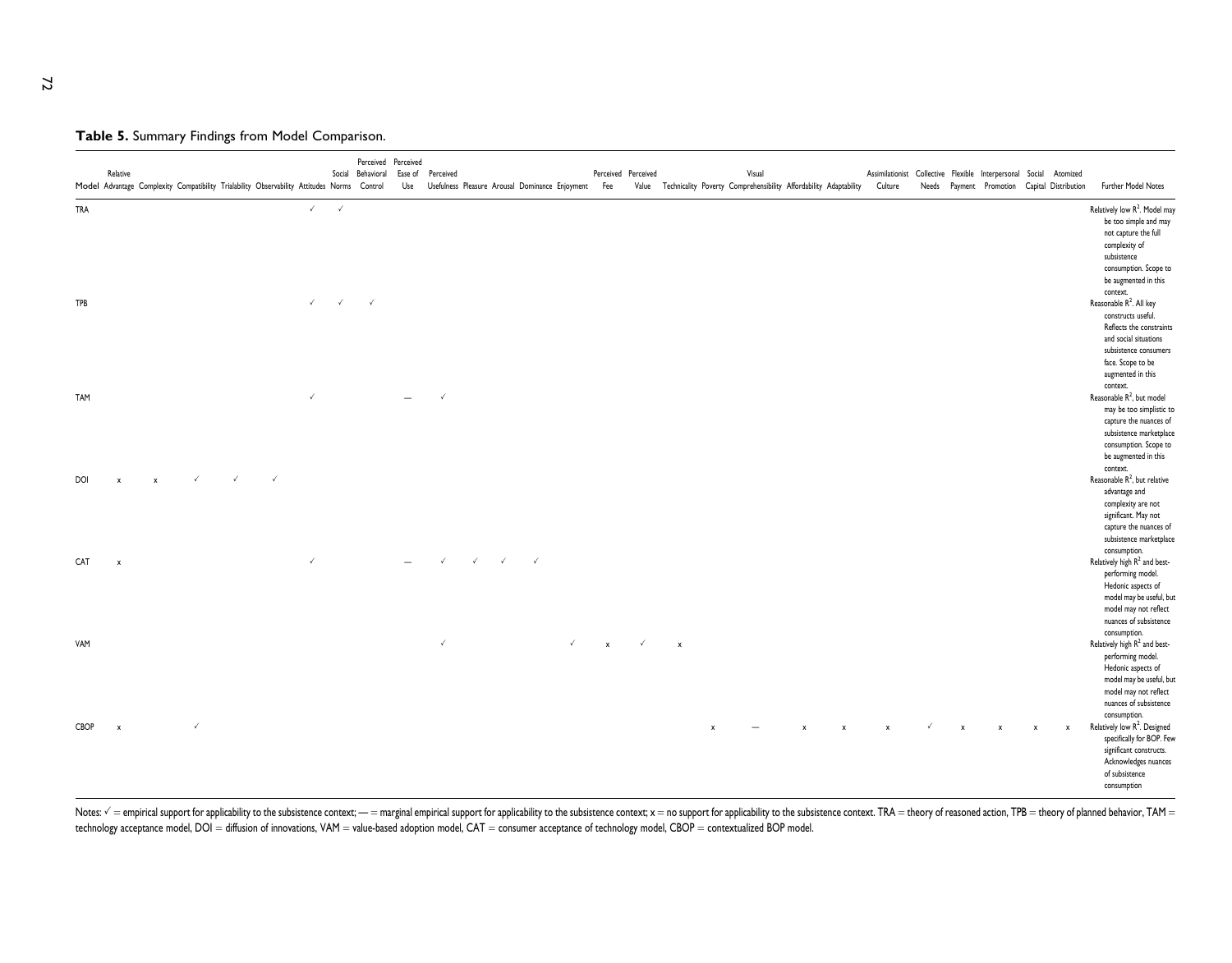versions of a new product in economically wealthier countries where a product's cost is not as strong a deterrent to purchase as in subsistence marketplaces. For subsistence consumers to adopt a new product, its benefit-to-cost ratio is likely to have to be very high to justify the increased expense. Khandelwel et al. (2017) observe a similar phenomenon in relation to fuelefficient stoves when analyzing their relatively slow diffusion. For many consumers, traditional wood-burning stoves might simply be "good enough." This means that, in spite of the fuel-efficient stoves' relative economic and environmental benefits, there will not be a compelling reason to go out and purchase one. However, mobile phones have a penetration rate close to 100% in many countries and have diffused rapidly. Perhaps pro-poor innovations need to have a *significant* relative advantage over existing products and services that fulfill a similar need to enhance adoption.

We found the related but distinct concept of perceived usefulness to be a significant predictor of intention in this study. Although perceived usefulness and relative advantage may be terms that are used interchangeably, they represent subtly different concepts. Relative advantage is the degree to which consumers perceive the innovation as offering an incremental improvement over existing alternatives, rather than the overall utility of the product to them. Needless to say, the two concepts are related, and this is captured within the consumer acceptance of technology model (Kulviwat et al. 2007), in which relative advantage affects intention through perceived usefulness and attitudes. From a subsequent analysis of the indirect paths (not reported here), the data showed a similar mediating relationship. Consequently, we believe that innovation adoption models within the BOP should include both relative advantage and perceived usefulness. However, these concepts and their interrelationships should be carefully conceptualized for a more in-depth theoretical understanding of how BOP consumers evaluate pro-poor innovations.

### *Behavioral Constraints and Social Networks*

Our research also found that the theory of planned behavior explains adoption intention better than the theory of reasoned action, the technology acceptance model, the diffusion of innovations, and the contextualized BOP model. This is consistent with literature noting the unique internal and external constraints experienced by the BOP (e.g., Jebarajakirthy and Lobo 2015; Nakata and Weidner 2012; Viswanathan 2013). For example, BOP consumers may be more concerned about constraints such as interest rates, service charges, and collateral than a product's usefulness per se (Li, Gan, and Hu 2011).

Perceived behavioral control has a significant effect on intention to use the new service. In light of prior metaanalysis findings from the broader theory of planned behavior literature, which indicate an inconsistent effect for perceived behavioral control (e.g., Armitage and Conner 2001), the results here suggest that it is an important variable in the adoption of new products for these consumers. This could reflect subsistence consumers' unique circumstances, characterized by multiple internal and external constraints (Nakata and Weidner 2012; Prahalad 2004). In addition, consistent with prior research (Nakata and Weidner 2012; Viswanathan, Rosa, and Harris 2005; Viswanathan, Sridharan, et al. 2009, Viswanathan, Torelli, et al. 2009), this research suggests that visual comprehensibility was an important determinant of adoption intention. This could reflect BOP consumers' constraints related to literacy and product comprehension. Visual comprehensibility might enhance perceived behavioral control for consumers through the use of pictographic symbols and other graphics to make brands more easily recognizable, understandable, and distinguishable from one another (Viswanathan, Rosa, and Harris 2005; Viswanathan, Sridharan, et al. 2009, Viswanathan, Torelli, et al. 2009). Consumers in these marketplaces need to be reassured that they can operate the new banking service. The functionality of such new services should be compatible with the cultural expectations, norms, and constraints (e.g., low literacy, environmental challenges) of these communities (Chikweche and Fletcher 2010). Consistent with typical consumer innovation adoption models, ease of use is also important (Ahlstrom 2010), and factors that assist in enhancing visual comprehensibility are likely to positively influence adoption (Hasan, Lowe, and Rahman 2017).

The theory of reasoned action points out that both attitudes and subjective norms are significant predictors of the intention to use bKash. New product claims from advertisers, shopkeepers, and retailers may be regarded with suspicion in subsistence markets where basic literacy is low (Viswanathan and Rosa 2007). Thus, claims should be clear to facilitate comprehension and fair to show an understanding of community welfare needs (Viswanathan, Sridharan, et al. 2009). Claims should also be substantiated, and information about the product benefits should be straightforward to reduce the need for additional information search. Given the influence of word of mouth, opinion leaders (Miller and Mobarak 2014), and other family and social connections (Murendo et al. 2017; Viswanathan et al. 2012), negative experiences are likely to spread quickly. Likewise, managers launching products and services can facilitate adoption by aiming to generate positive word of mouth among these networks and targeting opinion leaders in the community to boost self-efficacy (Miller and Mobarak 2014; Viswanathan, Sridharan, and Ritchie 2010). This requires developing significant knowledge of subsistence consumers and embracing a value frame and networks to establish formal and informal partnerships with them (Elaydi and Harrison 2010; Sethia 2005), leading to cocreation of products (Kolk, Rivera-Santos, and Rufín 2014). This may be best served by taking a bottom-up approach to interaction with subsistence consumers.

### *Compatibility with Existing Lifestyles*

With respect to the diffusion of innovations, trialability, observability, and particularly compatibility were significant predictors of intention to use bKash. Yet complexity does not play a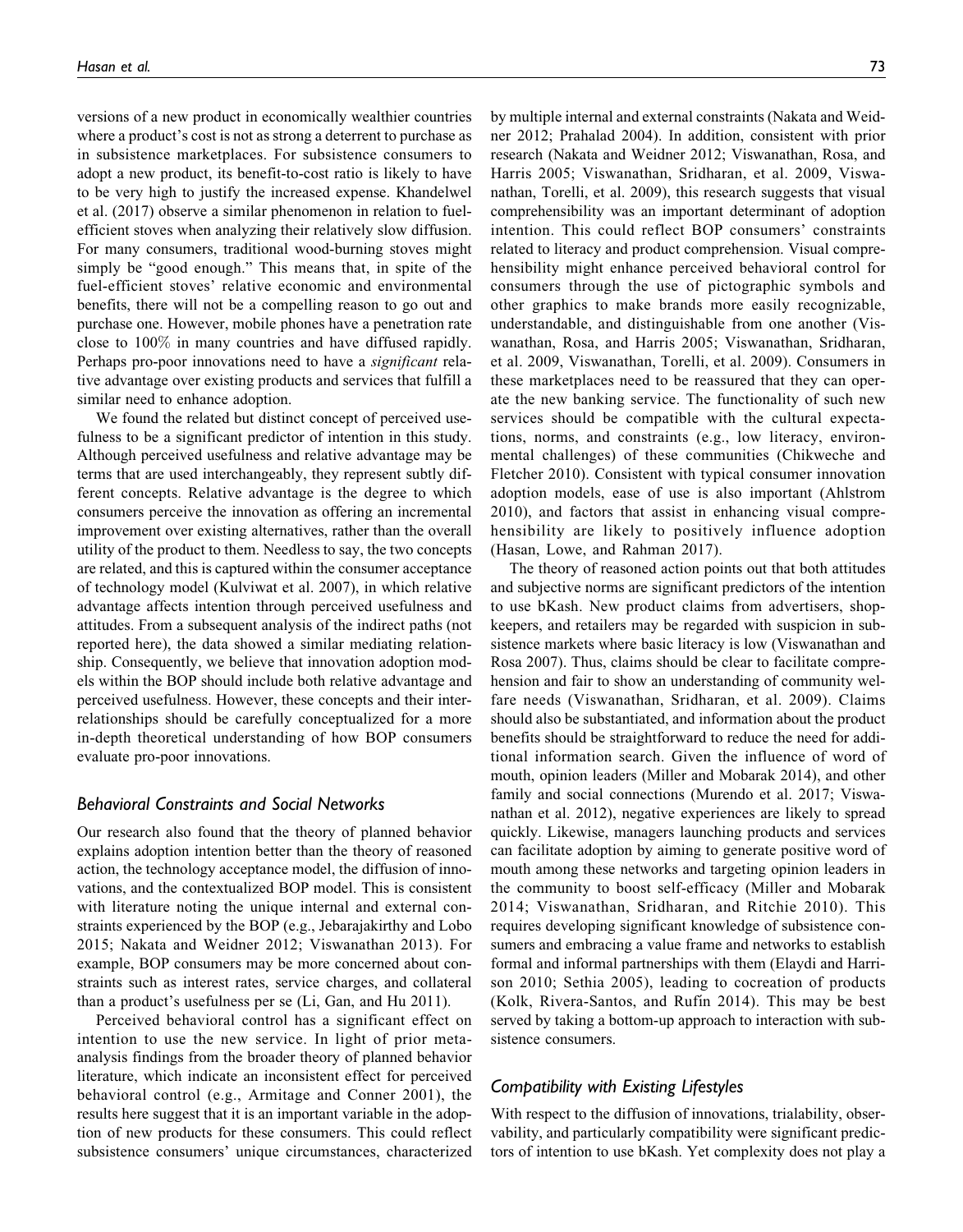significant role, at least in this research. The role of compatibility in the intention to adopt pro-poor innovations is consistent with findings from Arts, Frambach, and Bijmolt (2011). Bottom-of-the-pyramid consumers tend to spend money on products that are consistent with their essential needs (Rangan, Chu, and Petkoski 2011), representing the compatibility of a product. Specifically, Stewart (1977) suggests that innovations designed for subsistence marketplaces should be compatible with income levels, resource availability, existing technologies, and costs. This may reflect the notion of compatibility and the need to overcome existing constraints and impediments. Understanding the lifestyles of subsistence consumers and creating tailored products compatible with their needs requires immersion in these marketplaces and a thorough understanding of these consumers' needs and constraints (Viswanathan, Sridharan, and Ritchie 2010). Again, such understanding may best be served by a bottom-up approach, cocreating value with these consumers, as emphasized by the subsistence marketplaces research stream.

In addition, these BOP consumers seemed to be more collectivist in nature, and adoption intention seems to be influenced by collective needs. The literature suggests this influence is related to a lack of traditional assets (e.g., economic and political capital) and the uncertainty produced by unstable environments (e.g., food shortages, civil unrest) (Nakata and Weidner 2012). This research, therefore, corroborates the conclusions drawn by Nakata and Weidner (2012) in this regard. As Viswanathan et al. (2012) point out, subsistence marketplaces may be poor in disposable income but are characterized by pervasive one-to-one interactions, interdependencies, and richness in social capital.

# *The Role of Perceived Value*

Our study reinforces the importance of perceived value as a strong predictor of adoption intention in the BOP and subsistence contexts. Given the severe financial constraints facing this market, new products and services must have a very compelling value proposition to be considered attractive. However, although perceived value was a significant predictor of intentions to use bKash, perceived fee and affordability were not significant. Considering that costs are sometimes covered by other actors (e.g., nonprofit agencies, aid agencies), affordability needs to be regarded in a broad sense, and calls have been made to work in coordination with government and nonprofit organizations to provide innovative products and solutions that are economically, socially, and culturally sustainable (Viswanathan and Sridharan 2009). Perceived value may embrace different forms such as the "right" price, pay per use, good value (Sethia 2005; Viswanathan, Sridharan, and Ritchie 2010) and reduced price points (Viswanathan, Seth, et al. 2009). This is critical in such marketplaces, where decisions in general and purchases in particular are planned with short time horizons (Viswanathan 2013).

## *Managerial and Public Policy Implications*

The model comparison process we present has several implications for managers and policy makers aiming to facilitate adoption of their products and services in BOP markets. It may be common to assume that consumers in these markets search for cheaper and more functional products (Ahlstrom 2010; Anderson and Billou 2007), but the comparison of models in this study indicates that successful public policy innovations need to go beyond addressing a utilitarian need for such consumers. Although affordability was thought to be important in resource-constrained settings (Anderson and Markides 2007; Sethia 2005), the role of this factor was not as prominent as expected. Whereas perceived value was indeed a significant predictor in the value-based adoption model, the contextualized BOP model showed affordability to be nonsignificant.

In addition to personal needs, public policy makers and marketers should cater to collective needs through a deeper understanding of the networks and communities within which consumers interact. Notions of social acceptability and influence within such communities from friends, aspirational groups, or family members are particularly important in subsistence marketplaces (Viswanathan et al. 2012; Miller and Mobarak 2014). These distinctive characteristics are more likely to be apparent in such marketplaces than in typical economically wealthier contexts.

Similar to more advanced economies, adoption intention is also based on hedonism and affect, even though the constraints faced by the BOP are more significant. Across models, hedonism and pleasure have some of the strongest effects on adoption intentions. This implies that managers and policy makers ought to place a greater emphasis on communicating the affective consequences of adopting an innovation. To take an example used in this research, the mobile banking service bKash has a strapline stating that it is "the easiest and safest way to send or receive money." Although ease of use and safety are clearly important dimensions within a mobile banking service, the ability to exchange money easily and safely may have a range of hedonic benefits as well (the enjoyment and happiness associated with, e.g., advancing the well-being of a loved one, generating social harmony). According to this research, these affective dimensions may be at least as important in communicating product benefits as the more utilitarian dimensions such as safety and ease of use. To quote Levitt, "People don't want to buy a quarter-inch drill. They want a quarter-inch hole!" The service may be a means to an end in this case. Thus, practitioners need to understand what is *really* motivating consumers in the BOP to purchase a given product. Communications that cater to this motivation are likely to be more effective than relying on more utilitarian diffusion and technology adoption dimensions.

The design of public and business policy campaigns should aim to increase personal acceptability of innovations by communicating their usefulness and emphasizing their ease of use and compatibility with existing lifestyles. However, perceived usefulness may be best thought of as a mediating variable with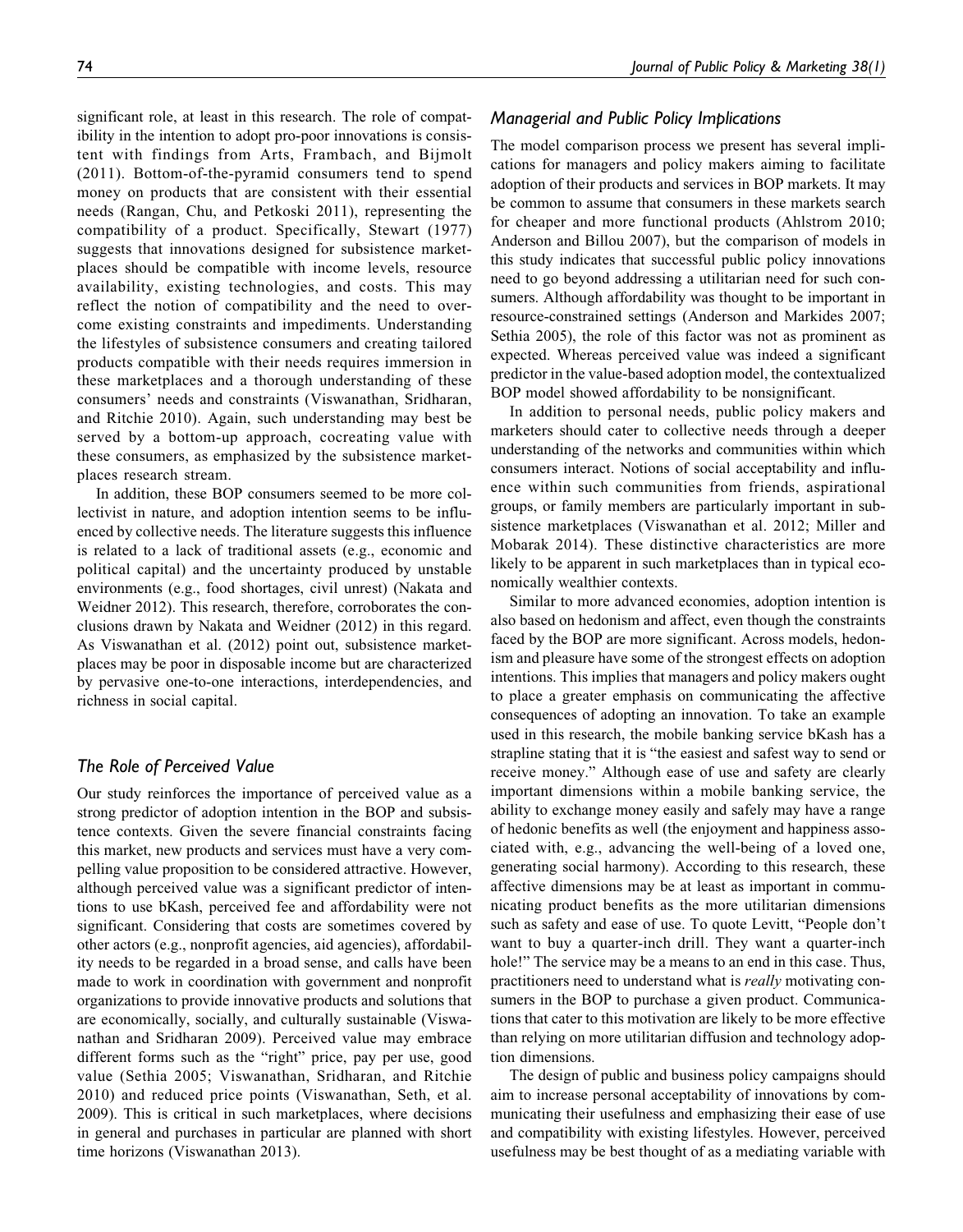key proximate antecedents, such as perceived ease of use and perceived relative advantage (Kulviwat et al. 2007). A product's perceived usefulness may be a necessary but insufficient condition for adoption, likely influenced through enhancing perceived ease of use and consumer perceptions of a product's relative advantage. This may take the form of marketing communications that emphasize these elements, or local product demonstrations such as Shakti Vani in India (women from local communities who perform a communication role for the products of Hindustan-Lever Ltd), which enables demonstrations of how the product satisfies a basic need beyond existing alternatives and how it is best used (Sridharan and Viswanathan 2008). Members of the community are likely to view this type of promotion as being more trustworthy than other forms of marketing communication, and it may also help overcome impediments in relation to perceived behavioral control.

Managers and policy makers also need to ensure visual comprehensibility of a pro-poor innovation through its design and packaging (e.g., colors, shapes, photos, physical package size) and restrain from textual descriptions that rely on abstract thinking. This ensures that numeracy and literacy constraints are able to be addressed given the tendency for concrete thinking and pictorial representations as also highlighted in other studies (Hasan, Lowe, and Rahman 2017; Viswanathan, Rosa, and Harris 2005; Viswanathan, Sridharan, et al. 2009, Viswanathan, Torelli, et al. 2009).

Marketers and policy makers can influence perceived behavioral control by ensuring that barriers to adoption are tackled and that consumers are reassured about using a novel product or technology for which they may not have the technical skills. This is particularly pressing in the context of the BOP and subsistence marketplaces, where there are multiple factors that impede the purchase and use of a new product. Typical constraints include a product's cost, compatibility with existing infrastructure, social mores, basic literacy and numeracy, and marketplace literacy. Technical aspects of innovations may be simplified or redesigned, and some consumers may benefit from the opportunity to test the new product/service in a nonthreatening environment to avoid anxiety related to performance risk.

Marketers need to pay attention to factors that impede people's ability to purchase and use the product and address them through product design, marketing communications, and the product's ecosystem. The influence of these factors will vary for different products and in other contexts. However, the success of bKash may be partially due to allowing easier access to banking services for BOP consumers, enhancing their level of control over performing the behavior, and strengthening that social bonds that are so important in these marketplaces.

# **Conclusions**

This study set out to identify the factors that were most useful in explaining consumer adoption of pro-poor innovations in subsistence marketplaces. As might be expected, social networks and internal/external constraints seemed to be important influencers, along with functionality and value for money. However, surprisingly, subsistence consumers are not just motivated by functionality and economic needs. Organizations may need to enhance the hedonic attributes of a pro-poor innovation to improve adoption. Even though we used a large-scale survey approach, our findings are nonetheless exploratory, given the specific context of the research (e.g., one product category, one country context). Thus, while we do not present conclusive evidence about the factors that are likely to enhance pro-poor innovation adoption in subsistence marketplaces, this research contributes to our understanding of this phenomenon in two ways. First, it shows that existing models of consumer innovation adoption do not capture the complexity and differences apparent within the subsistence context. Second, it highlights the range of factors that future researchers, practitioners, and policy makers may need to take into account to develop a more nuanced understanding of the adoption process. Consequently, there does not appear to be one "right" existing model that best predicts adoption intentions. This purpose may best be served by a hybrid model that is more relevant to the unique context of the subsistence consumer. New models for subsistence consumers are needed and can be developed through the bottom-up approach emphasized by the subsistence marketplaces literature, taking into account our findings. These models should then be tested and compared with existing models. Further research across different contexts and cultures is needed that uses a variety of methodological approaches. This article serves as an impetus to further our understanding about this socially rich, yet poorly understood, group of consumers.

| A: Theory of Reasoned Action/Theory of Planned Behavior |       |            |     | <b>B: Technology Acceptance Model</b> |         |            |     |  |  |  |
|---------------------------------------------------------|-------|------------|-----|---------------------------------------|---------|------------|-----|--|--|--|
| <b>Constructs</b>                                       | Att   | <b>PBC</b> | SΝ  | <b>Constructs</b>                     | Att     | <b>PEU</b> | PU  |  |  |  |
| Att                                                     | .94   |            |     | Att                                   | .94     |            |     |  |  |  |
| <b>PBC</b>                                              | .43** | .67        |     | <b>PEU</b>                            | .39**   | .6 I       |     |  |  |  |
| SN                                                      | .55*  | .23**      | .79 | PU                                    | $.41**$ | .46**      | .55 |  |  |  |

# Appendix: Interconstruct Correlations and AVEs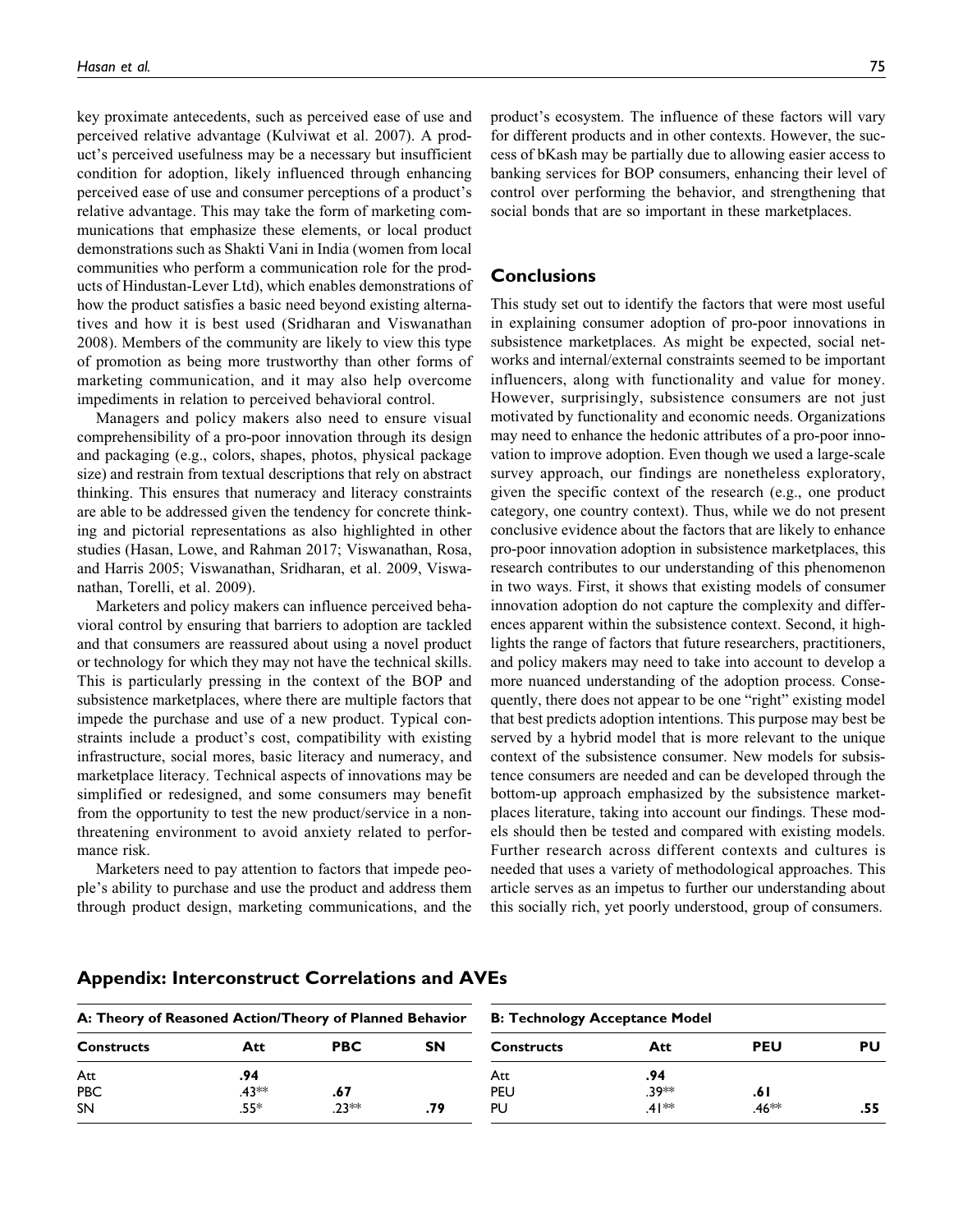| <b>C: Diffusion of Innovations</b> |               |                |        |        |        |  |  |  |  |
|------------------------------------|---------------|----------------|--------|--------|--------|--|--|--|--|
| <b>Constructs</b>                  | <b>RelAdv</b> | <b>Complex</b> | Compat | Trial  | Observ |  |  |  |  |
| RelAdv                             | .87           |                |        |        |        |  |  |  |  |
| Complex                            | 0١.           | .74            |        |        |        |  |  |  |  |
| Compat                             | .56**         | $-.04$         | .72    |        |        |  |  |  |  |
| Trial                              | $-.06$        | $-.04$         | 0١.    | .67    |        |  |  |  |  |
| Observ                             | $.31**$       | $-.04$         | .59**  | $.12*$ | .52    |  |  |  |  |

|                   | D: Consumer Acceptance of Technology |         |         |            |              |                   |           |  |  |  |
|-------------------|--------------------------------------|---------|---------|------------|--------------|-------------------|-----------|--|--|--|
| <b>Constructs</b> | <b>Arous</b>                         | Att     | Dom     | <b>PEU</b> | <b>Pleas</b> | <b>RelAdv</b>     | <b>PU</b> |  |  |  |
| Arous             | .78                                  |         |         |            |              |                   |           |  |  |  |
| Att               | .49**                                | .94     |         |            |              |                   |           |  |  |  |
| Dom               | $.36**$                              | .05     | .63     |            |              |                   |           |  |  |  |
| PEU               | .37**                                | .39**   | $-.07$  | ا 6.       |              |                   |           |  |  |  |
| Pleas             | $.85***$                             | $.47**$ | $.30**$ | $.34***$   | .77          |                   |           |  |  |  |
| RelAdv            | $.66**$                              | $.42**$ | $.41**$ | $.32**$    | .57**        | .87               |           |  |  |  |
| PU                | .36**                                | $.41**$ | $.23**$ | .46**      | $.34**$      | .42 <sup>∗∗</sup> | .55       |  |  |  |

| E: Value-Based Adoption Model |              |                |         |       |     |  |  |  |  |  |
|-------------------------------|--------------|----------------|---------|-------|-----|--|--|--|--|--|
| <b>Constructs</b>             | <b>Enjoy</b> | <b>PercFee</b> | PercVal | Tech  | PU  |  |  |  |  |  |
|                               | .73          |                |         |       |     |  |  |  |  |  |
| Enjoy<br>PercFee              | .08          | .96            |         |       |     |  |  |  |  |  |
| PercVal                       | .29 **       | $.30**$        | .57     |       |     |  |  |  |  |  |
| Tech                          | $.23**$      | .02            | .40**   | .54   |     |  |  |  |  |  |
| PU                            | $.23**$      | $-.04$         | .28 **  | .50** | .55 |  |  |  |  |  |

#### F: Contextualized BOP

| <b>Constructs</b> | Adap    | Afford  | AsCul   |          |           | AtDist ColNee Compat | RelAdv | SocCap  | <b>VisCom</b> | <b>FlexPay</b> | <b>IntProm</b> |
|-------------------|---------|---------|---------|----------|-----------|----------------------|--------|---------|---------------|----------------|----------------|
| Adap              | 7١.     |         |         |          |           |                      |        |         |               |                |                |
| Afford            | $.15**$ | 7١.     |         |          |           |                      |        |         |               |                |                |
| AsCul             | .34**   | .25 **  | .84     |          |           |                      |        |         |               |                |                |
| AtDist            | .34**   | .03     | .20**   | .75      |           |                      |        |         |               |                |                |
| ColNee            | .19**   | $.17**$ | $.57**$ | .13      | .78       |                      |        |         |               |                |                |
| Compat            | .30**   | .10     | .47**   | .31**    | .30**     | .72                  |        |         |               |                |                |
| RelAdv            | .36**   | .22**   | .65**   | .⊺9**    | .36**     | .56**                | .87    |         |               |                |                |
| SocCap            | .18**   | $.13*$  | .40**   | .08      | .18**     | .29**                | .34**  | .77     |               |                |                |
| VisCom            | .47**   | ∗ا ا.   | .34**   | $.24***$ | $.47**$   | .44**                | .49**  | $.32**$ | .80           |                |                |
| FlexPay           | .22**   | .06     | .25**   | .33**    | $.22, **$ | .47**                | .26**  | .06     | .36**         | .6۱            |                |
| <b>IntProm</b>    | .33**   | .22**   | .65**   | .25**    | .33**     | .55**                | .59**  | .35**   | .37**         | $.26**$        | .75            |

\**p* < .1.

\*\**p* < .05.

*Notes:* Boldfaced values on the diagonals represent AVEs. Att = attitude; PBC = perceived behavioral control; SN = subjective norm; PEU = perceived ease of use;  $PU =$  perceived usefulness; Complex = complexity; Compat = compatibility; Tria = trialability; Observ = observability; Arous = arousal; Dom = dominance;  $P$ leas = pleasure; enjoy = enjoyment; PercFee = perceived fee; PercVal = perceived value; Adap = adaptability; Afford = affordability; AsCul = assimilationist culture; AtDist = atomized distribution; ColNee = collective needs; Compat = compatibility; RelAdv = relative advantage; SocCap = social capital; VisCom = visual comprehensibility; FlexPay = flexible payment; IntProm = interpersonal promotion.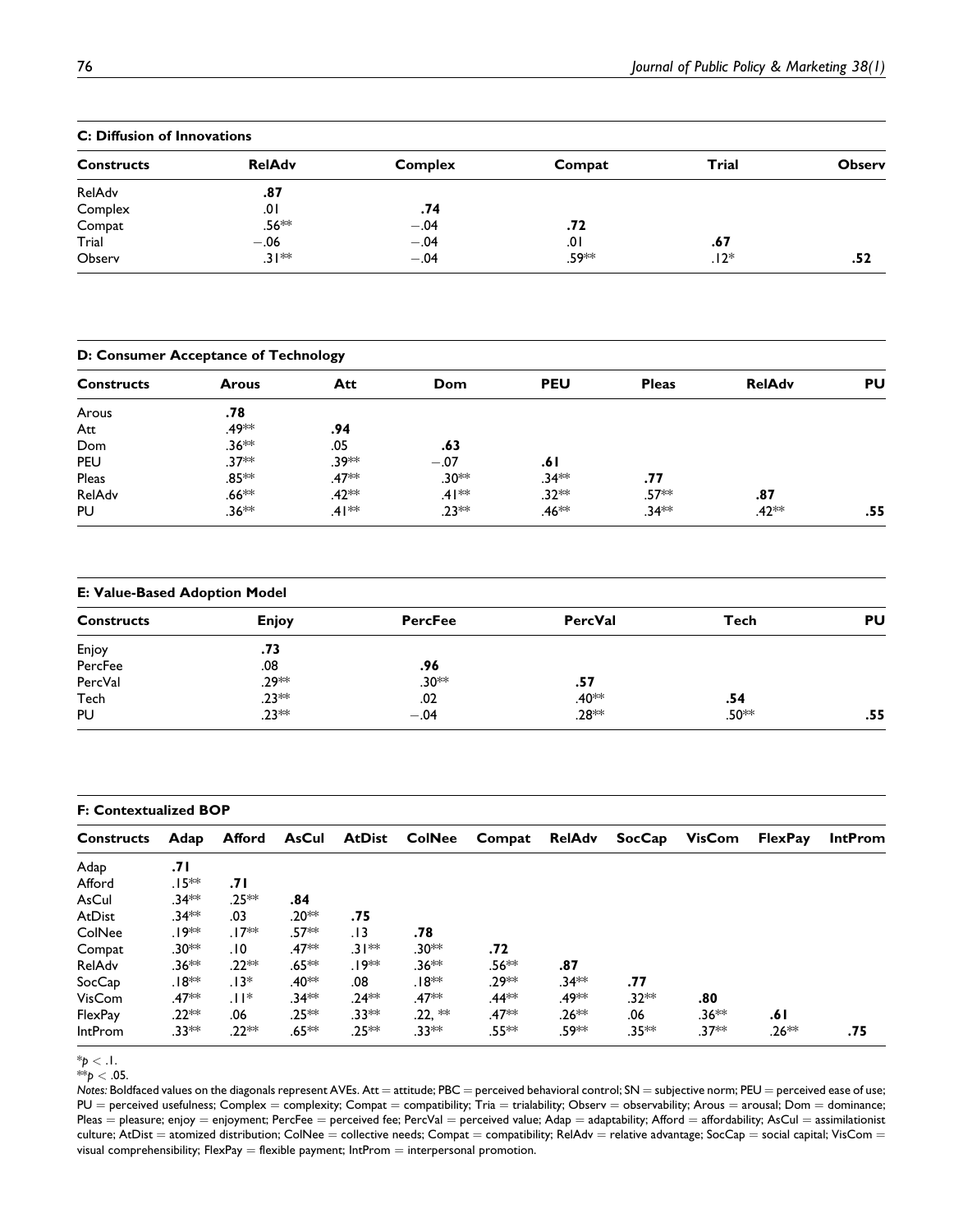#### Associate Editor

Raed Elaydi served as associate editor for this article.

#### Declaration of Conflicting Interests

The authors declared no potential conflicts of interest with respect to the research, authorship, and/or publication of this article.

#### Funding

The authors received no financial support for the research, authorship, and/or publication of this article.

#### **References**

- Adkins, Natalie Ross, and Julie L. Ozanne (2005), "The Low Literate Consumer," *Journal of Consumer Research*, 32 (1), 93–105.
- Agarwal, Ritu, and Elena Karahanna (2000), "Time Flies When You're Having Fun: Cognitive Absorption and Beliefs About Information Technology Usage," *MIS Quarterly*, 24 (4), 665–94.
- Ahlstrom, David (2010), "Innovation and Growth: How Business Contributes to Society," *Academy of Management Perspectives*, 24 (3), 11–24.
- Ajzen, Icek (1991), "The Theory of Planned Behavior," *Organizational Behavior and Human Decision Processes*, 50 (2), 179–211.
- Altman, David G., Lyndon Rego, and Peg Ross (2009), "Expanding Opportunity at the Base of the Pyramid," *People and Strategy*, 32  $(2)$ , 46.
- Anderson, Jamie, and Niels Billou (2007), "Serving the World's Poor: Innovation at the Base of the Economic Pyramid," *Journal of Business Strategy*, 28 (2), 14–21.
- Anderson, Jamie, and Costas Markides (2007), "Strategic Innovation at the Base of the Pyramid," *MIT Sloan Management Review*, 49 (October), 83–88.
- Armitage, Christopher J., and Mark Conner (2001), "Efficacy of the Theory of Planned Behaviour: A Meta-Analytic Review," *British Journal of Social Psychology*, 40 (4), 471–99.
- Arts, Joep W.C., Ruud T. Frambach, and Tammo H.A. Bijmolt (2011), "Generalizations on Consumer Innovation Adoption: A Meta-Analysis on Drivers of Intention and Behavior," *International Journal of Research in Marketing*, 28 (2), 134–44.
- Bandyopadhyay, Kakoli, and Katherine A. Fraccastoro (2007), "The Effect of Culture on User Acceptance of Information Technology," *Communications of the Association for Information Systems*, 19 (1), 522–43.
- Bearden, William O., and Michael J. Etzel (1982), "Reference Group Influence on Product and Brand Purchase Decisions," *Journal of Consumer Research*, 9 (2), 183–94.
- Berger, Estelle, and Cheryl Nakata (2013), "Implementing Technologies for Financial Service Innovations in Base of the Pyramid Markets," *Journal of Product Innovation Management*, 30 (6), 1199–211.
- bKash (2016), "Company Profile," (accessed September 1, 2016), <http://bkash.com/about/company-profile>.
- Brown, Susan A., Viswanath Venkatesh, and Hillol Bala (2006), "Household Technology Use: Integrating Household Life Cycle and the Model of Adoption of Technology in Households," *The Information Society*, 22 (4), 205–18.
- Cañeque, Fernando Casado, and Stuart L. Hart (2015), *Base of the Pyramid 3.0: Sustainable Development through Innovation and Entrepreneurship*. New York: Routledge.
- Cecchini, Simone, and Christopher Scott (2003), "Can Information and Communications Technology Applications Contribute to Poverty Reduction? Lessons from Rural India," *Information Technology for Development*, 10 (2), 73–84.
- Chaturvedi, Avinish, Chi-yue Chiu, and Madhubalan Viswanathan (2009), "Literacy, Negotiable Fate, and Thinking Style Among Low Income Women in India," *Journal of Cross-Cultural Psychology*, 40 (5), 880–93.
- Chau, Patrick Y.K., and Paul Jen-Hwa Hu (2001), "Information Technology Acceptance by Individual Professionals: A Model Comparison Approach," *Decision Sciences*, 32 (4), 699–719.
- Cheung, Waiman, Man Kit Chang, and Vincent S. Lai (2000), "Prediction of Internet and World Wide Web Usage at Work: A Test of an Extended Triandis Model," *Decision Support Systems*, 30 (1), 83–100.
- Chikweche, Tendai, and Richard Fletcher (2010), "Understanding Factors That Influence Purchases in Subsistence Markets," *Journal of Business Research*, 63 (6), 643–50.
- Chin, Wynne W. (1998), "The Partial Least Squares Approach to Structural Equation Modeling," *Modern Methods for Business Research*, 295 (2), 295–336.
- Chiu, Chao-Min, Meng-Hsiang Hsu, and Eric T.G. Wang (2006), "Understanding Knowledge Sharing in Virtual Communities: An Integration of Social Capital and Social Cognitive Theories," *Decision Support Systems*, 42 (3), 1872–88.
- Compeau, Deborah R., Darren B. Meister, and Christopher A. Higgins (1991), "From Prediction to Explanation: Reconceptualizing and Extending the Perceived Characteristics of Innovating," *Journal of the Association for Information Systems*, 8 (8), 409–39.
- Cooper, Robert G., and Elko J. Kleinschmidt (1987), "New Products: What Separates Winners from Losers?" *Journal of Product Innovation Management*, 4 (3), 169–84.
- Davis, Fred D. (1989), "Perceived Usefulness, Perceived Ease of Use, and User Acceptance of Information Technology," *MIS Quarterly*, 13 (3), 319–40.
- Davis, Fred D., Richard P. Bagozzi, and Paul R. Warshaw (1989), "User Acceptance of Computer Technology: A Comparison of Two Theoretical Models," *Management Science*, 35 (8), 982–1003.
- DeLone, William H., and Ephraim R. McLean (1992), "Information Systems Success: The Quest for the Dependent Variable," *Information Systems Research*, 3(1), 60–95.
- *The Economist* (2009), "The Power of Mobile Money," (September 24), [https://www.economist.com/leaders/2009/09/24/the-power](https://www.economist.com/leaders/2009/09/24/the-power-of-mobile-money)[of-mobile-money.](https://www.economist.com/leaders/2009/09/24/the-power-of-mobile-money)
- Elaydi, Raed, and Charles Harrison (2010), "Strategic Motivations and Choice in Subsistence Markets," *Journal of Business Research*, 63 (6), 651–55.
- Fishbein, Martin E., and Icek Ajzen (1975), *Belief, Attitude, Intention and Behavior: An Introduction to Theory and Research*. Reading, MA: Addison-Wesley.
- Fornell, Claes, and Fred L. Bookstein (1982), "Two Structural Equation Models: LISREL and PLS Applied to Consumer Exit-Voice Theory," *Journal of Marketing Research*, 19 (4), 440–52.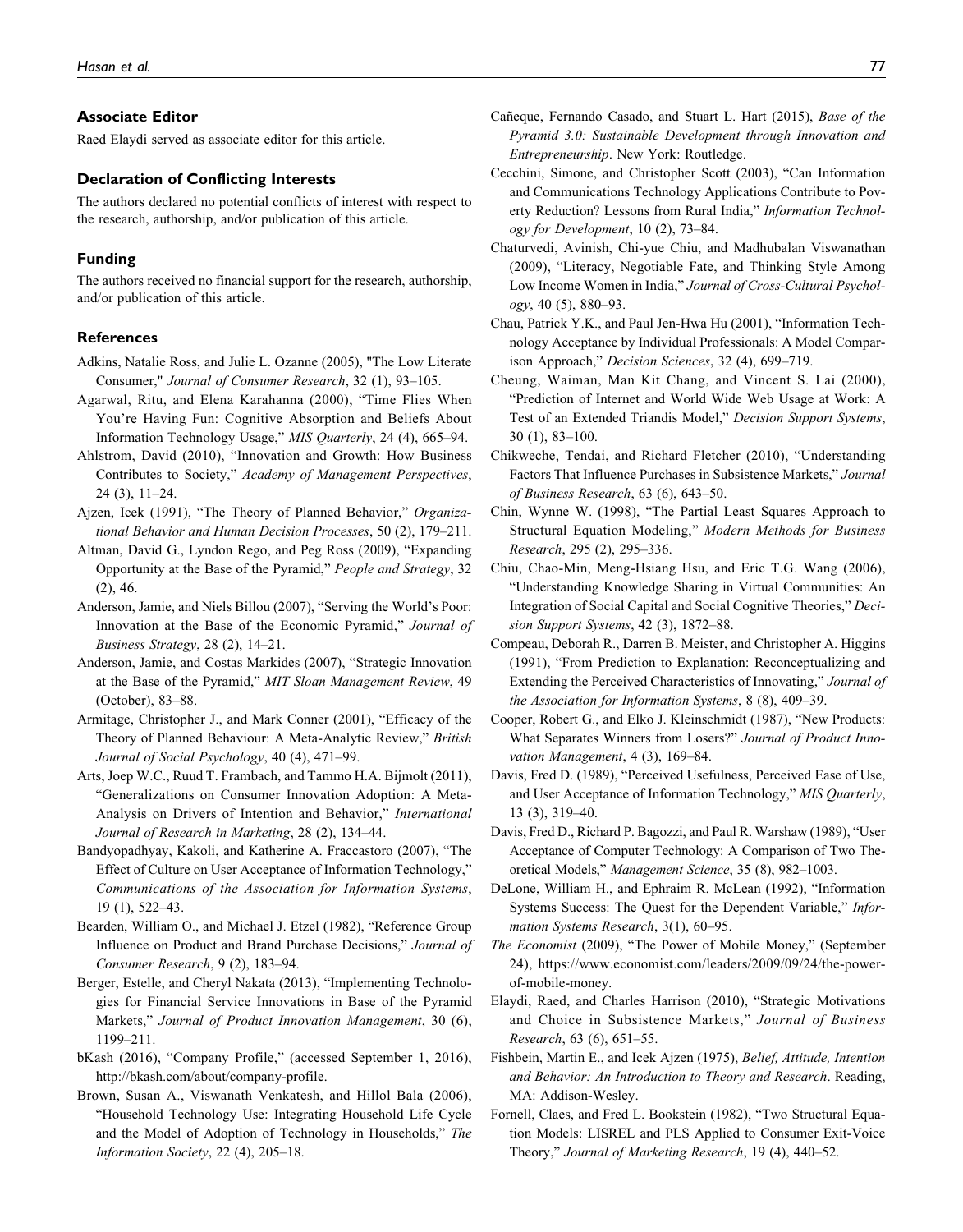- Frykman, Peter (2013), "Accelerating Customer Adoption at the Bottom of the Pyramid," *Harvard Business Review* (January 31), [https://hbr.org/2013/01/accelerating-customer-adoption.](https://hbr.org/2013/01/accelerating-customer-adoption)
- Ganesh, Jaishankar, Mark J. Arnold, and Kristy E. Reynolds (2000), "Understanding the Customer Base of Service Providers: An Examination of the Differences Between Switchers and Stayers," *Journal of Marketing*, 64 (3), 65–87.
- Govindarajan, Vijay (2012), "Developing Countries are Revolutionizing Mobile Banking," *HBR Blog Network* (April 30), [https://hbr.](https://hbr.org/2012/04/innovations-in-mobile-banking) [org/2012/04/innovations-in-mobile-banking](https://hbr.org/2012/04/innovations-in-mobile-banking).
- Hardesty, David M., and William O. Bearden (2004), "The Use of Expert Judges in Scale Development," *Journal of Business Research*, 57 (2), 98–107.
- Hart, Stuart L. (2005), "Innovation, Creative Destruction and Sustainability," *Research Technology Management*, 48 (5), 21–27.
- Hasan, Md Rajibul, Ben Lowe, and Mizan Rahman (2017), "Visual Cues and Innovation Adoption Among Bottom of the Pyramid Consumers," *Qualitative Market Research: An International Journal*, 20 (2), 147–57.
- Henseler, Jörg, Christian M. Ringle, and Marko Sarstedt, (2012), "Using Partial Least Squares Path Modeling in Advertising Research: Basic Concepts and Recent Issues," in *Handbook of Research on International Advertising*, Shintaro Okazaki, ed. Cheltenham, UK: Edward Elgar, 252–76.
- Hsu, Meng H., Chao M. Chiu, and Teresa L. Ju. (2004), "Determinants of Continued Use of the WWW: An Integration of Two Theoretical Models," *Industrial Management & Data Systems*, 104 (9), 766–75.
- Ireland, John (2008), "Lessons for Successful BOP Marketing from Caracas' Slums," *Journal of Consumer Marketing*, 25 (7), 430–38.
- Jarvis, Cheryl Burke, Scott B. MacKenzie, and Philip M. Podsakoff (2003), "A Critical Review of Construct Indicators and Measurement Model Misspecification in Marketing and Consumer Research," *Journal of Consumer Research*, 30 (2), 199–218.
- Jebarajakirthy, Charles, and Antonio Lobo (2015), "A Study Investigating Attitudinal Perceptions of Microcredit Services and Their Relevant Drivers in Bottom of Pyramid Market Segments," *Journal of Retailing and Consumer Services*, 23 (March), 39–48.
- Kaplinsky, Raphael, Joanna Chataway, Norman Clark, Rebecca Hanlin, Dinar Kale, Lois Muraguri, et al. (2009), "Below the Radar: What Does Innovation in Emerging Economies Have to Offer Other Low-Income Economies?" *International Journal of Technology Management & Sustainable Development*, 8 (3), 177–97.
- Kaushik, P.D., and Nirvikar Singh (2004), "Information Technology and Broad-Based Development: Preliminary Lessons from North India," *World Development*, 32 (4), 591–607.
- Khan, Shaila, Robert P. Murray, and Gordon E. Barnes (2002), "A Structural Equation Model of the Effect of Poverty and Unemployment on Alcohol Abuse," *Addictive Behaviors*, 27 (3), 405–23.
- Khandelwal, Meena, Matthew E. Hill, Paul Greenough, Jerry Anthony, Misha Quill, Marc Linderman, et al. (2017), "Why Have Improved Cook-Stove Initiatives in India Failed?" *World Development*, 92 (April), 13–27.
- Kim, Hee-Woong, Hock Chuan Chan, and Sumeet Gupta. (2007), "Value-Based Adoption of Mobile Internet: An Empirical Investigation," *Decision Support Systems*, 43 (1), 111–26.
- King, William R., and Jun He (2006), "A Meta-Analysis of the Technology Acceptance Model," *Information & Management*, 43 (6), 740–55.
- Koenig-Lewis, Nicole, Morgan Marquet, Adrian Palmer, and Anita Lifen Zhao (2015), "Enjoyment and Social Influence: Predicting Mobile Payment Adoption," *Service Industries Journal*, 35 (10), 537–54.
- Kolk, Ans, Miguel Rivera-Santos, and Carlos Rufín (2014), "Reviewing a Decade of Research on the 'Base/Bottom of the Pyramid' (BOP) Concept," *Business & Society*, 53 (3), 338–77.
- Kulviwat, Songpol, Gordon C. Bruner II, Anand Kumar, Suzanne A. Nasco, and Terry Clark (2007), "Toward a Unified Theory of Consumer Acceptance," *Psychology & Marketing*, 24 (12), 1059–84.
- Li, Xia, Christopher Gan, and Baiding Hu (2011), "Accessibility to Microcredit by Chinese Rural Households," *Journal of Asian Economics*, 22 (3), 235–46.
- Lichtenstein, Donald R., Richard G. Netemeyer, and Scot Burton (1990), "Distinguishing Coupon Proneness from Value Consciousness: An Acquisition-Transaction Utility Theory Perspective," *Journal of Marketing*, 54 (3), 54–67.
- Lin, Chien-Hsin, Hsin-Yu Shih, and Peter J. Sher (2007), "Integrating Technology Readiness into Technology Acceptance: The TRAM Model," *Psychology & Marketing*, 24 (7), 641–57.
- Lin, Jiun-Sheng Chris, and Pei-Ling Hsieh (2006), "The Role of Technology Readiness in Customers' Perception and Adoption of Self-Service Technologies," *International Journal of Service Industry Management*, 17 (5), 497–517.
- Lowe, Ben, and Frank Alpert. (2015), "Forecasting Consumer Perception of Innovativeness," *Technovation*, 45 (November/December), 1–14.
- Lowe, Ben, Yogesh Dwivedi, and Steve D'Alessandro (2018), "Consumers and Technology in a Changing World," *European Journal of Marketing*, forthcoming.
- Lowry, Paul Benjamin, and James Gaskin (2014), "Partial Least Squares (PLS) Structural Equation Modeling (SEM) for Building and Testing Behavioral Causal Theory: When to Choose It and How to Use It," *IEEE Transactions on Professional Communication*, 57 (2), 123–46.
- Martini, Tanya S., and Stewart Page. (1996), "Attributions and the Stigma of Illiteracy: Understanding Help Seeking in Low Literate Adults," *Canadian Journal of Behavioural Science*, 28 (2), 121–29.
- Mathieson, Kieran (1991), "Predicting User Intentions: Comparing the Technology Acceptance Model with the Theory of Planned Behavior," *Information Systems Research*, 2 (3), 173–91.
- Maurer, Bill (2012), "Mobile Money: Communication, Consumption and Change in the Payments Space," *Journal of Development Studies*, 48 (5), 589–604.
- Mendoza, Ronald U., and Nina Thelen (2008), "Innovations to Make Markets More Inclusive for the Poor," *Development Policy Review*, 26 (4), 427–58.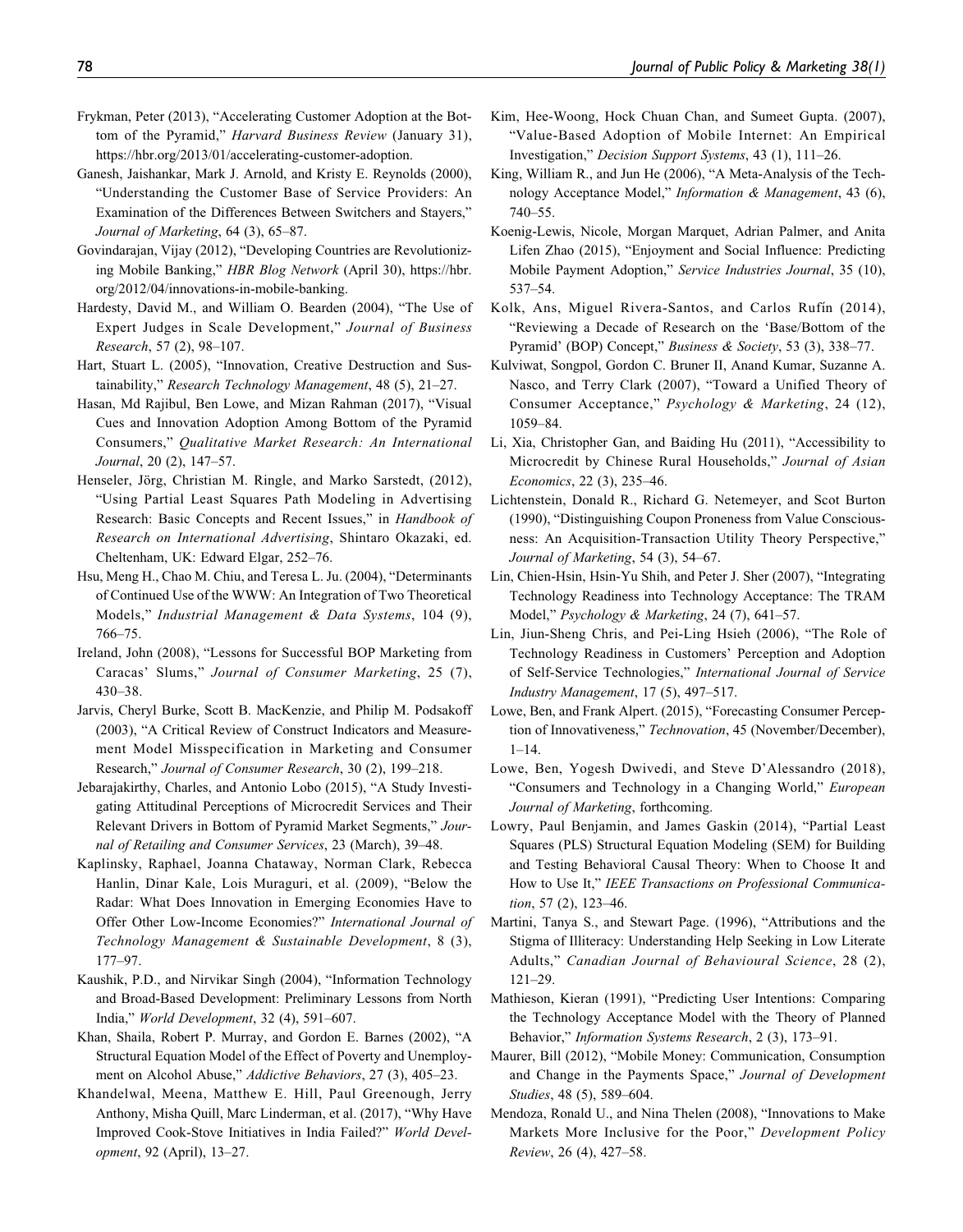- Meuter, Matthew L., Mary Jo Bitner, Amy L. Ostrom, and Stephen W. Brown (2005), "Choosing Among Alternative Service Delivery Modes: An Investigation of Customer Trial of Self-Service Technologies," *Journal of Marketing*, 69 (2), 61–83.
- Miller, Grant, and A. Mushfiq Mobarak (2014), "Learning About New Technologies Through Social Networks: Experimental Evidence on Nontraditional Stoves in Bangladesh," *Marketing Science*, 34 (4), 480–99.
- Moore, Gary C., and Izak Benbasat (1991), "Development of an Instrument to Measure the Perceptions of Adopting an Information Technology Innovation," *Information Systems Research*, 2 (3), 192–222.
- Morales-Gómez, Daniel, and Martha Melesse (1998), "Utilising Information and Communication Technologies for Development: The Social Dimensions," *Information Technology for Development*, 8  $(1), 3-13.$
- Murendo, Conrad, Meike Wollni, Alan De Brauw, and Nicholas Mugabi (2017), "Social Network Effects on Mobile Money Adoption in Uganda," *Journal of Development Studies*, 54 (2), 1–16.
- Nakata, Cheryl, and Madhubalan Viswanathan (2012), "From Impactful Research to Sustainable Innovations for Subsistence Marketplaces," *Journal of Business Research*, 65 (12), 1655–57.
- Nakata, Cheryl, and Kelly Weidner (2012), "Enhancing New Product Adoption at the Base of the Pyramid: A Contextualized Model," *Journal of Product Innovation Management*, 29 (1), 21–32.
- Nasco, Suzanne A., Songpol Kulviwat, Anand Kumar, and Gordon C. Bruner II (2008), "The CAT Model: Extensions and Moderators of Dominance in Technology Acceptance," *Psychology & Marketing*, 25 (10), 987–1005.
- Parasuraman, Ananthanarayanan (2000), "Technology Readiness Index (TRI): A Multiple-Item Scale to Measure Readiness to Embrace New Technologies," *Journal of Service Research*, 2 (4), 307–20.
- Parry, Mark E., Tomoko Kawakami, and Kazuhiro Kishiya (2012), "The Effect of Personal and Virtual Word-of-Mouth on Technology Acceptance," *Journal of Product Innovation Management*, 29 (6), 952–66.
- Pick, James B., Kamala Gollakota, and Manju Singh (2014), "Technology for Development: Understanding Influences on Use of Rural Telecenters in India," *Information Technology for Development*, 20 (4), 296–323.
- Plouffe, Christopher R., John S. Hulland, and Mark Vandenbosch (2001), "Research Report: Richness Versus Parsimony in Modeling Technology Adoption Decisions—Understanding Merchant Adoption of a Smart Card-Based Payment System," *Information Systems Research*, 12 (2), 208–22.
- Podsakoff, Philip M., Scott B. MacKenzie, Jeong-Yeon Lee, and Nathan P. Podsakoff (2003), "Common Method Biases in Behavioral Research: A Critical Review of the Literature and Recommended Remedies," *Journal of Applied Psychology*, 88 (5), 879–903.
- Prahalad, C.K. (2004), *Fortune at the Bottom of the Pyramid: Eradicating Poverty Through Profits*. Upper Saddle River, NJ: Prentice Hall.
- Prahalad, C.K., and Allen Hammond (2002), "Serving the World's Poor, Profitably," *Harvard Business Review*, 80 (9), 48–57.
- Prasad, V.C.S., and Vivek Ganvir (2005), "Study of the Principles of Innovation for the BOP Consumer—The Case of a Rural Water Filter," *International Journal of Innovation and Technology Management*, 2 (4), 349–66.
- Rahman, Mizan, Md Rajibul Hasan, and David Floyd (2013), "Brand Orientation as a Strategy That Influences the Adoption of Innovation in the Bottom of the Pyramid Market," *Strategic Change*, 22 (3), 225–39.
- Ramani, Shyama V., Shuan Sadre Ghazi, and Geert Duysters (2012), "On the Diffusion of Toilets as Bottom of the Pyramid Innovation: Lessons from Sanitation Entrepreneurs," *Technological Forecasting and Social Change*, 79 (4), 676–87.
- Rangan, V. Kasturi, Michael Chu, and Djorjiji Petkoski (2011), "Segmenting the Base of the Pyramid," *Harvard Business Review*, 89 (6), [https://hbr.org/2011/06/the-globe-segmenting-the-base-of](https://hbr.org/2011/06/the-globe-segmenting-the-base-of-the-pyramid)[the-pyramid.](https://hbr.org/2011/06/the-globe-segmenting-the-base-of-the-pyramid)
- Rijsdijk, Serge A., and Erik Jan Hultink (2009), "How Today's Consumers Perceive Tomorrow's Smart Products," *Journal of Product Innovation Management*, 26 (1), 24–42.
- Rogers, Everett M. (1983), *Diffusion of Innovations*, 3rd ed. New York: The Free Press.
- Rogers, Everett M. (2003), *Diffusion of Innovations*, 5th ed. New York: The Free Press.
- Schierz, Paul Gerhardt, Oliver Schilke, and Bernd W. Wirtz (2010), "Understanding Consumer Acceptance of Mobile Payment Services: An Empirical Analysis," *Electronic Commerce Research and Applications*, 9 (3), 209–16.
- Sen, Amartya (1999), *Development as Freedom*. Oxford, UK: Oxford University Press.
- Sethia, Nirmal (2005), "At the Bottom of the Pyramid: Responsible Design for Responsible Business," *Design Management Review*, 16 (3), 42–49.
- Setterstrom, Andrew J., J. Michael Pearson, and Robert A. Orwig (2013), "Web-Enabled Wireless Technology: An Exploratory Study of Adoption and Continued Use Intentions," *Behaviour & Information Technology*, 32 (11), 1139–54.
- Sheth, Jagdish N. (2011), "Impact of Emerging Markets on Marketing: Rethinking Existing Perspectives and Practices," *Journal of Marketing*, 75 (4), 166–82.
- Shockley, Kristen M., and Tammy D. Allen (2007), "When Flexibility Helps: Another Look at the Availability of Flexible Work Arrangements and Work–Family Conflict," *Journal of Vocational Behavior*, 71 (3), 479–93.
- Simanis, Erik, Stuart Hart, and Duncan Duke (2008), "The Base of the Pyramid Protocol: Beyond 'Basic Needs'," *Business Strategies: Innovations*, 3 (1), 57–84.
- Sirdeshmukh, Deepak, Jagdip Singh, and Barry Sabol (2002), "Consumer Trust, Value, and Loyalty in Relational Exchanges," *Journal of Marketing*, 66 (1), 15–37.
- Sridharan, Srinivas, and Madhu Viswanathan. (2008), "Marketing in Subsistence Marketplaces: Consumption and Entrepreneurship in a South Indian Context," *Journal of Consumer Marketing*, 25 (7), 455–62.
- Stewart, Frances (1977), "Technology and Underdevelopment," *Development Policy Review*, 10 (1), 92–105.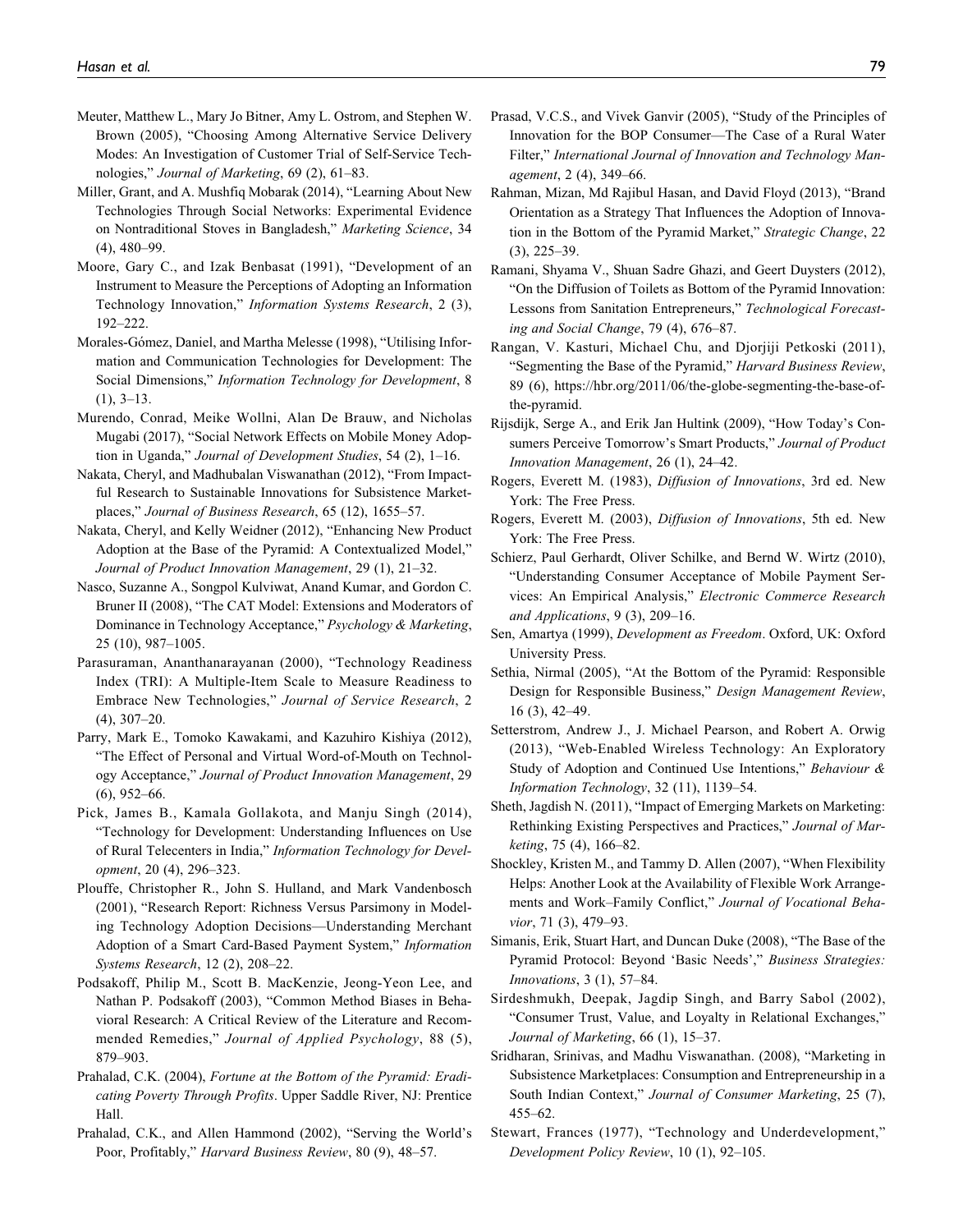- Taylor, Shirley, and Peter A. Todd (1995), "Understanding Information Technology Usage: A Test of Competing Models," *Information Systems Research*, 6 (2), 144–76.
- Unnava, H. Rao, Sanjeev Agarwal, and Curtis P. Haugtvedt (1996), "Interactive Effects of Presentation Modality and Message-Generated Imagery on Recall of Advertising Information," *Journal of Consumer Research*, 23 (1), 81–88.
- Venkatesh, Viswanath, Michael G. Morris, Gordon B. Davis, and Fred D. Davis (2003), "User Acceptance of Information Technology: Toward a Unified View," *MIS Quarterly*, 27 (3), 425–78.
- Venugopal, Srinivas, Madhubalan Viswanathan, and Kiju Jung (2015), "Consumption Constraints and Entrepreneurial Intentions in Subsistence Marketplaces," *Journal of Public Policy & Marketing*, 34 (Fall), 235–51.
- Viswanathan, Madhubalan (2013), *Subsistence Marketplaces*, eBook, Etext Inc.
- Viswanathan, Madhubalan, Roland Gau, and Avinish Chaturvedi (2008), "Research Methods for Subsistence Marketplaces," in *Sustainability Challenges and Solutions at the Base-of-the-Pyramid: Business, Technology and the Poor*, Prabhu Khandachar and Minna Halme, eds. Sheffield, UK: Greenleaf Publishing, 242–60.
- Viswanathan, Madhubalan, Manoj Hastak, and Roland Gau (2009), "Understanding and Facilitating the Usage of Nutritional Labels by Low-Literate Consumers," *Journal of Public Policy & Marketing*, 28 (Fall), 135–45.
- Viswanathan, Madhubalan, and José Antonio Rosa (2007), "Product and Market Development for Subsistence Marketplaces: Consumption and Entrepreneurship Beyond Literacy and Resource Barriers," in *Product and Market Development for Subsistence Marketplaces*, José Antonio Rosa and Madhubalan Viswanathan, eds. Bingley, UK: Emerald Group Publishing Limited, 1–17.
- Viswanathan, Madhu, and José Antonio Rosa (2010), "Understanding Subsistence Marketplaces: Toward Sustainable Consumption and Commerce for a Better World," *Journal of Business Research*, 63 (6), 535–37.
- Viswanathan, Madhubalan, José Antonio Rosa, and James Edwin Harris (2005), "Decision Making and Coping of Functionally Illiterate Consumers and Some Implications for Marketing Management," *Journal of Marketing*, 69 (1), 15–31.
- Viswanathan, Madhubalan, Jos´e Antonio Rosa, and Julie A. Ruth (2010), "Exchanges in Marketing Systems: The Case of Subsistence Consumer-Merchants in Chennai, India," *Journal of Marketing*, 75 (3), 1–17.
- Viswanathan, Madhubalan, Anju Seth, Roland Gau, and Avinish Chaturvedi (2009), "Ingraining Product-Relevant Social Good into Business Processes in Subsistence Marketplaces: The Sustainable Market Orientation," *Journal of Macromarketing*, 29 (4), 406–25.
- Viswanathan, Madhu, Clifford J. Shultz, and Srinivas Sridharan (2014), "Introduction to the Special Issue on Subsistence Marketplaces: From Micro-Level Insights to Macro-Level Impact," *Journal of Macromarketing*, 34 (2), 119–21.
- Viswanathan, Madhubalan, and Srinivas Sridharan (2009), "From Subsistence Marketplaces to Sustainable Marketplaces: A

Bottom-Up Perspective on the Role of Business in Poverty Alleviation," *Ivey Business Journal*, 73 (2), 1–15.

- Viswanathan, Madhubalan, Srinivas Sridharan, Roland Gau, and Robin Ritchie (2009), "Designing Marketplace Literacy Education in Resource-Constrained Contexts: Implications for Public Policy and Marketing," *Journal of Public Policy and Marketing*, 28 (Spring), 85–94.
- Viswanathan, Madhu, Srinivas Sridharan, and Robin Ritchie (2010), "Understanding Consumption and Entrepreneurship in Subsistence Marketplaces," *Journal of Business Research*, 63 (6), 570–81.
- Viswanathan, Madhubalan, Srinivas Sridharan, Robin Ritchie, Srinivas Venugopal, and Kiju Jung (2012), "Marketing Interactions in Subsistence Marketplaces: A Bottom-Up Approach to Designing Public Policy," *Journal of Public Policy and Marketing*, 31 (Fall), 159–77.
- Viswanathan, Madhubalan, Carlos J. Torelli, Lan Xia, and Roland Gau (2009), "Understanding the Influence of Literacy on Consumer Memory: The Role of Pictorial Elements," *Journal of Consumer Psychology*, 19 (3), 389–402.
- Voss, Glenn B., Ananthanarayanan Parasuraman, and Dhruv Grewal (1998), "The Roles of Price, Performance, and Expectations in Determining Satisfaction in Service Exchanges," *Journal of Marketing*, 62 (4), 46–61.
- Walczuch, Rita, Jos Lemmink, and Sandra Streukens (2007), "The Effect of Service Employees' Technology Readiness on Technology Acceptance," *Information & Management*, 44 (2), 206–215.
- Wang, Cheng Lu, and John C. Mowen (1997), "The Separateness-Connectedness Self-Schema: Scale Development and Application to Message Construction," *Psychology & Marketing*, 14 (2), 185–207.
- Wang, Yi-Shun, Ching-Hsuan Yeh, and Yi-Wen Liao (2013), "What Drives Purchase Intention in the Context of Online Content Services? The Moderating Role of Ethical Self-Efficacy for Online Piracy," *International Journal of Information Management*, 33 (1), 199–208.
- Wentzel, John P., Krishna Sundar Diatha, and Venkata S. Sarma Yadavalli (2013), "An Application of the Extended Technology Acceptance Model in Understanding Technology-Enabled Financial Service Adoption in South Africa," *Development Southern Africa*, 30 (4/5), 659–73.
- The World Bank (2013), "Bangladesh," (accessed October 14, 2013), <http://data.worldbank.org/country/bangladesh>].
- Zainudeen, A., and D. Ratnadiwakara (2011), "Are the Poor Stuck in Voice? Conditions for Adoption of More-Than-Voice Mobile Services," *Information Technologies & International Development*, 7 (3), 45–57.
- Zikmund, William, Steve D'Alessandro, Hume Winzar, Ben Lowe, and Barry Babin (2016), *Marketing Research*, 4th Asia Pacific Edition. Melbourne: Cengage Learning.
- Zolait, Ali Hussein Saleh, and Minna Mattila (2009), "UIBR: An Approach to Innovations Acceptance," *Journal of Internet Banking and Commerce*, 14 (2), 1–17.